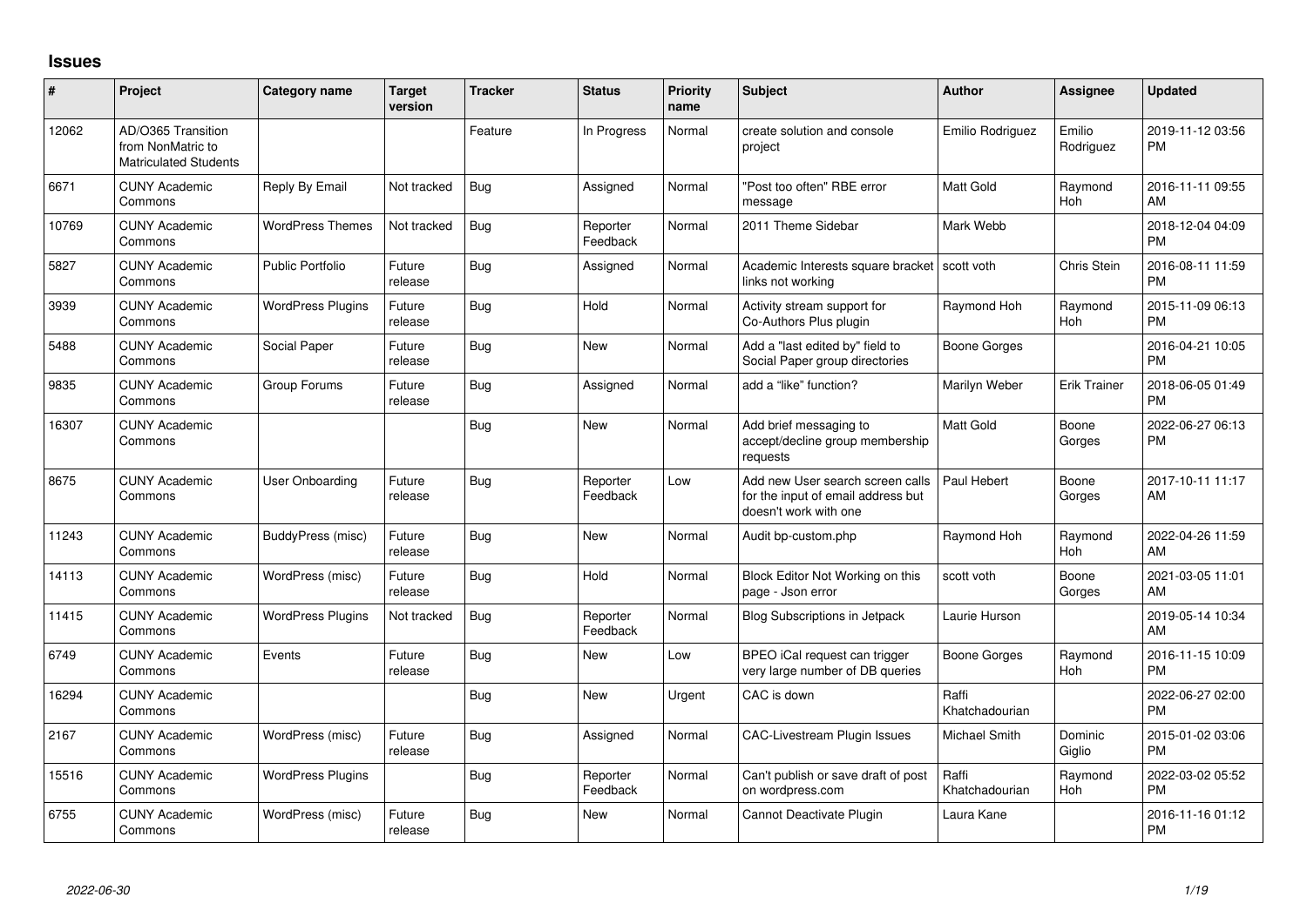| #     | Project                         | <b>Category name</b>     | <b>Target</b><br>version | <b>Tracker</b> | <b>Status</b>        | <b>Priority</b><br>name | <b>Subject</b>                                                               | <b>Author</b>       | Assignee              | <b>Updated</b>                |
|-------|---------------------------------|--------------------------|--------------------------|----------------|----------------------|-------------------------|------------------------------------------------------------------------------|---------------------|-----------------------|-------------------------------|
| 11649 | <b>CUNY Academic</b><br>Commons | <b>WordPress Plugins</b> | 2.0.3                    | Bug            | In Progress          | Normal                  | CC license displayed on every<br>page                                        | Gina Cherry         | Raymond<br>Hoh        | 2022-06-29 11:32<br>AM        |
| 9346  | <b>CUNY Academic</b><br>Commons | WordPress (misc)         | Not tracked              | Bug            | New                  | Normal                  | Clone cetls.bmcc.cuny.edu for<br>development                                 | Owen Roberts        | Raymond<br><b>Hoh</b> | 2018-03-06 05:35<br><b>PM</b> |
| 13331 | <b>CUNY Academic</b><br>Commons | Site cloning             | Future<br>release        | Bug            | New                  | Normal                  | Combine Site Template and Clone<br>operations                                | Boone Gorges        | Jeremy Felt           | 2021-11-19 12:39<br><b>PM</b> |
| 12573 | <b>CUNY Academic</b><br>Commons | <b>WordPress Plugins</b> | Future<br>release        | Bug            | <b>New</b>           | Normal                  | <b>CommentPress Core Issues</b>                                              | scott voth          |                       | 2020-03-24 04:32<br><b>PM</b> |
| 14936 | <b>CUNY Academic</b><br>Commons |                          |                          | Bug            | New                  | Normal                  | Commons websites blocked by<br>SPS campus network                            | Laurie Hurson       |                       | 2021-11-03 03:57<br><b>PM</b> |
| 13949 | <b>CUNY Academic</b><br>Commons |                          | Not tracked              | <b>Bug</b>     | New                  | Normal                  | Continued debugging of runaway<br>MySQL connections                          | <b>Matt Gold</b>    | Boone<br>Gorges       | 2021-09-14 10:42<br>AM        |
| 8440  | <b>CUNY Academic</b><br>Commons | Onboarding               | Not tracked              | Bug            | <b>New</b>           | Normal                  | Create Test Email Accounts for<br><b>Onboarding Project</b>                  | <b>Stephen Real</b> | Stephen Real          | 2017-08-01 09:49<br><b>PM</b> |
| 13328 | <b>CUNY Academic</b><br>Commons | Group Forums             | Not tracked              | Bug            | Reporter<br>Feedback | Normal                  | cross-posting in two related<br>groups                                       | Marilyn Weber       | Raymond<br><b>Hoh</b> | 2020-09-15 10:39<br><b>PM</b> |
| 13430 | <b>CUNY Academic</b><br>Commons | Reply By Email           | Not tracked              | Bug            | New                  | Normal                  | Delay in RBE                                                                 | Luke Waltzer        | Raymond<br>Hoh        | 2020-10-13 11:16<br>AM        |
| 5691  | <b>CUNY Academic</b><br>Commons | Blogs (BuddyPress)       | Future<br>release        | Bug            | Assigned             | High                    | Differing numbers on Sites display                                           | <b>Matt Gold</b>    | Raymond<br>Hoh        | 2016-06-13 01:37<br><b>PM</b> |
| 14940 | <b>CUNY Academic</b><br>Commons |                          |                          | Bug            | <b>New</b>           | Normal                  | Discrepancy between Commons<br>profile "sites" and actual # of sites         | Laurie Hurson       |                       | 2021-11-08 11:09<br>AM        |
| 7928  | <b>CUNY Academic</b><br>Commons | Group Forums             | Not tracked              | Bug            | New                  | Normal                  | Duplicate Forum post                                                         | Luke Waltzer        | Raymond<br>Hoh        | 2017-04-11 09:27<br><b>PM</b> |
| 12198 | <b>CUNY Academic</b><br>Commons |                          | Not tracked              | Bug            | Reporter<br>Feedback | Normal                  | Duplicate listing in My Sites                                                | Tom Harbison        |                       | 2019-12-09 05:50<br><b>PM</b> |
| 14987 | <b>CUNY Academic</b><br>Commons | <b>WordPress Plugins</b> | Future<br>release        | Bug            | <b>New</b>           | Normal                  | Elementor update causes<br>database freeze-up                                | Boone Gorges        | Boone<br>Gorges       | 2021-11-29 12:02<br><b>PM</b> |
| 9289  | <b>CUNY Academic</b><br>Commons | <b>WordPress Plugins</b> | Future<br>release        | Bug            | Reporter<br>Feedback | Normal                  | Email Users Plugin                                                           | Laurie Hurson       | Boone<br>Gorges       | 2018-10-24 12:34<br><b>PM</b> |
| 4438  | <b>CUNY Academic</b><br>Commons | Events                   | Future<br>release        | Bug            | Assigned             | Normal                  | Events Calendar - Export<br><b>Recurring Events</b>                          | scott voth          | Daniel Jones          | 2016-05-23 04:25<br><b>PM</b> |
| 11120 | <b>CUNY Academic</b><br>Commons | <b>WordPress Plugins</b> | Not tracked              | Bug            | Reporter<br>Feedback | Normal                  | Events Manager Events Not<br>Showing Up                                      | Mark Webb           |                       | 2019-02-27 04:10<br><b>PM</b> |
| 13457 | <b>CUNY Academic</b><br>Commons | Group Forums             | 2.0.3                    | Bug            | New                  | High                    | Forum post not sending<br>notifications                                      | Filipa Calado       | Raymond<br>Hoh        | 2022-06-29 11:32<br>AM        |
| 11879 | <b>CUNY Academic</b><br>Commons |                          | Not tracked              | Bug            | <b>New</b>           | Normal                  | Hypothesis comments appearing<br>on multiple, different pdfs across<br>blogs | Laurie Hurson       | Laurie Hurson         | 2019-09-19 02:39<br><b>PM</b> |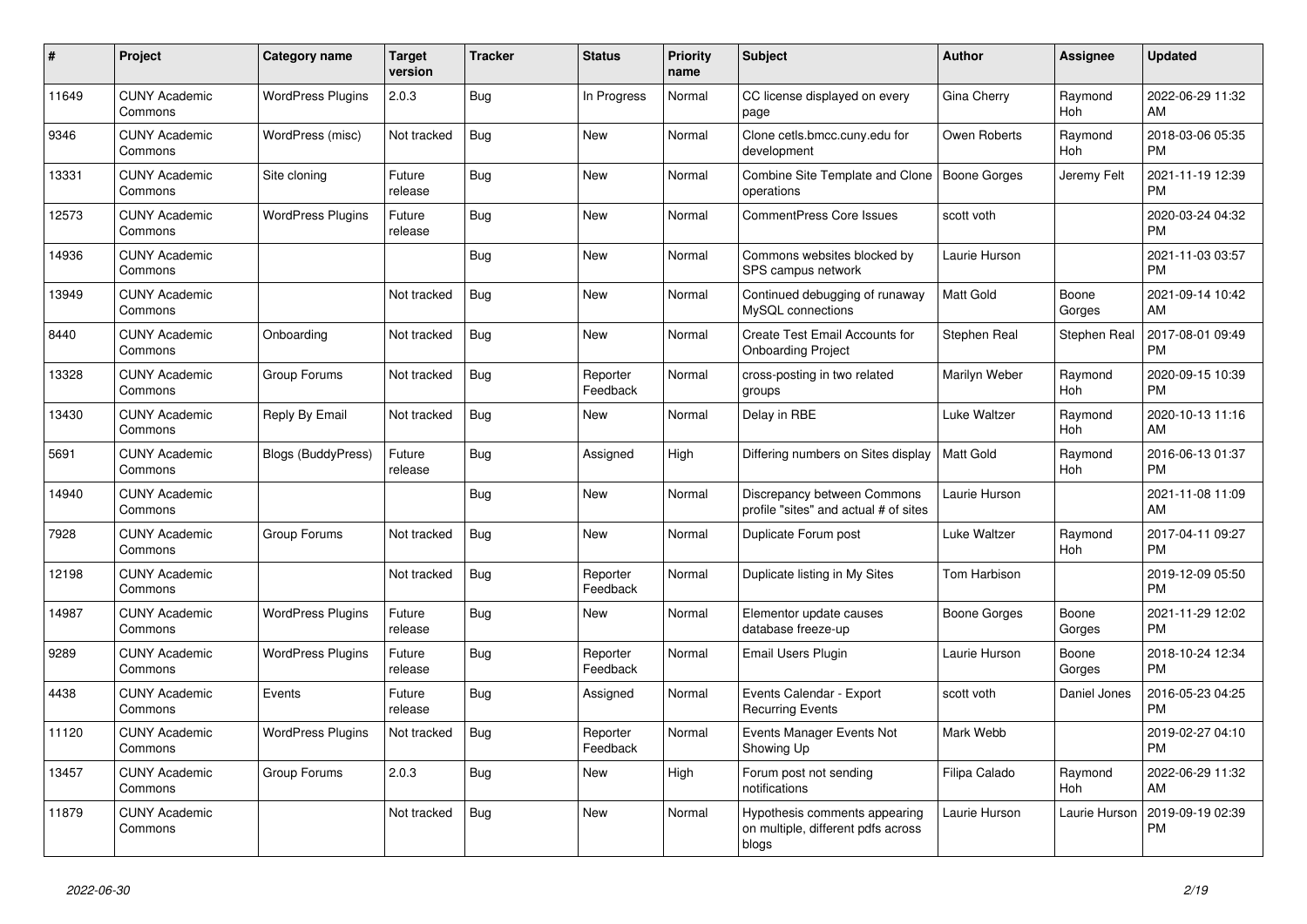| #     | Project                         | Category name              | <b>Target</b><br>version | <b>Tracker</b> | <b>Status</b>        | Priority<br>name | <b>Subject</b>                                                  | <b>Author</b>           | <b>Assignee</b>     | <b>Updated</b>                |
|-------|---------------------------------|----------------------------|--------------------------|----------------|----------------------|------------------|-----------------------------------------------------------------|-------------------------|---------------------|-------------------------------|
| 14792 | <b>CUNY Academic</b><br>Commons |                            |                          | Bug            | <b>New</b>           | Normal           | Inconsistent email notifications<br>from gravity forms          | Raffi<br>Khatchadourian |                     | 2021-10-04 01:50<br><b>PM</b> |
| 11556 | <b>CUNY Academic</b><br>Commons | Courses                    | Not tracked              | Bug            | Reporter<br>Feedback | Normal           | Instructor name given in course<br>listing                      | Tom Harbison            |                     | 2019-06-25 04:12<br><b>PM</b> |
| 5268  | <b>CUNY Academic</b><br>Commons | Group Forums               | Future<br>release        | Bug            | Assigned             | Normal           | Long-time to post to multiple<br>groups                         | Luke Waltzer            | Daniel Jones        | 2016-09-07 06:31<br><b>PM</b> |
| 14496 | <b>CUNY Academic</b><br>Commons | Domain Mapping             | Future<br>release        | Bug            | <b>New</b>           | Normal           | Mapped domain SSO uses<br>third-party cookies                   | Raymond Hoh             | Raymond<br>Hoh      | 2021-05-24 04:03<br><b>PM</b> |
| 6995  | <b>CUNY Academic</b><br>Commons | Home Page                  | Not tracked              | Bug            | Assigned             | Normal           | member filter on homepage not<br>working                        | <b>Matt Gold</b>        | Raymond<br>Hoh      | 2016-12-11 09:46<br><b>PM</b> |
| 15757 | <b>CUNY Academic</b><br>Commons |                            |                          | <b>Bug</b>     | <b>New</b>           | Normal           | Members # do not match                                          | Laurie Hurson           |                     | 2022-03-30 04:52<br><b>PM</b> |
| 10794 | <b>CUNY Academic</b><br>Commons | Performance                | Not tracked              | <b>Bug</b>     | <b>New</b>           | Normal           | Memcached connection<br>occasionally breaks                     | Boone Gorges            | Boone<br>Gorges     | 2018-12-06 03:30<br><b>PM</b> |
| 11392 | <b>CUNY Academic</b><br>Commons |                            | Future<br>release        | Bug            | <b>New</b>           | Normal           | Migrate users away from<br><b>StatPress</b>                     | Boone Gorges            |                     | 2019-04-23 03:53<br><b>PM</b> |
| 4535  | <b>CUNY Academic</b><br>Commons | My Commons                 | Future<br>release        | Bug            | <b>New</b>           | Low              | My Commons filter issue                                         | scott voth              | Raymond<br>Hoh      | 2015-09-01 11:17<br>AM        |
| 3419  | <b>CUNY Academic</b><br>Commons | Group Invitations          | 1.6.14                   | Bug            | Testing<br>Required  | Normal           | Neatening the display of<br>messages on group requests          | <b>Matt Gold</b>        | Boone<br>Gorges     | 2014-09-01 09:29<br><b>PM</b> |
| 16255 | <b>CUNY Academic</b><br>Commons | WordPress (misc)           |                          | <b>Bug</b>     | New                  | Normal           | Need to define 'MULTISITE'<br>constant in wp-config.php         | Raymond Hoh             |                     | 2022-06-19 09:31<br>AM        |
| 4972  | <b>CUNY Academic</b><br>Commons | Analytics                  | Not tracked              | <b>Bug</b>     | <b>New</b>           | Normal           | <b>Newsletter Analytics</b>                                     | Stephen Real            | Matt Gold           | 2015-12-09 12:54<br><b>PM</b> |
| 10678 | <b>CUNY Academic</b><br>Commons |                            | Not tracked              | <b>Bug</b>     | Reporter<br>Feedback | High             | Newsletter Plugin Not Sending<br><b>Out Newsletters</b>         | Mark Webb               | Boone<br>Gorges     | 2019-09-16 09:38<br><b>PM</b> |
| 10262 | <b>CUNY Academic</b><br>Commons |                            | Not tracked              | Bug            | Reporter<br>Feedback | Normal           | Newsletter Plugin: Broken Image<br>at Bottom of All Newsletters | Mark Webb               | Raymond<br>Hoh      | 2018-08-30 05:17<br><b>PM</b> |
| 12436 | <b>CUNY Academic</b><br>Commons |                            | Not tracked              | Bug            | Assigned             | Normal           | Nightly system downtime                                         | Boone Gorges            |                     | 2020-08-01 09:30<br>AM        |
| 5317  | <b>CUNY Academic</b><br>Commons | Group Blogs                | Not tracked              | Bug            | Reporter<br>Feedback | Normal           | Notifications of New Post Didn't<br>Come                        | Luke Waltzer            | Samantha<br>Raddatz | 2016-03-21 10:41<br><b>PM</b> |
| 11971 | <b>CUNY Academic</b><br>Commons | <b>Email Notifications</b> | Future<br>release        | <b>Bug</b>     | Reporter<br>Feedback | Low              | Pictures obscured in emailed post<br>notifications              | Marilyn Weber           | Raymond<br>Hoh      | 2019-11-21 01:14<br><b>PM</b> |
| 14629 | <b>CUNY Academic</b><br>Commons |                            | Not tracked              | Bug            | Reporter<br>Feedback | Normal           | Possible Post Order Bug?                                        | <b>Syelle Graves</b>    |                     | 2021-09-14 10:47<br>AM        |
| 9060  | <b>CUNY Academic</b><br>Commons | Commons In A Box           | Not tracked              | Bug            | Hold                 | Normal           | Problems with CBox image library<br>/ upload                    | Lisa Rhody              | Raymond<br>Hoh      | 2018-01-10 03:26<br><b>PM</b> |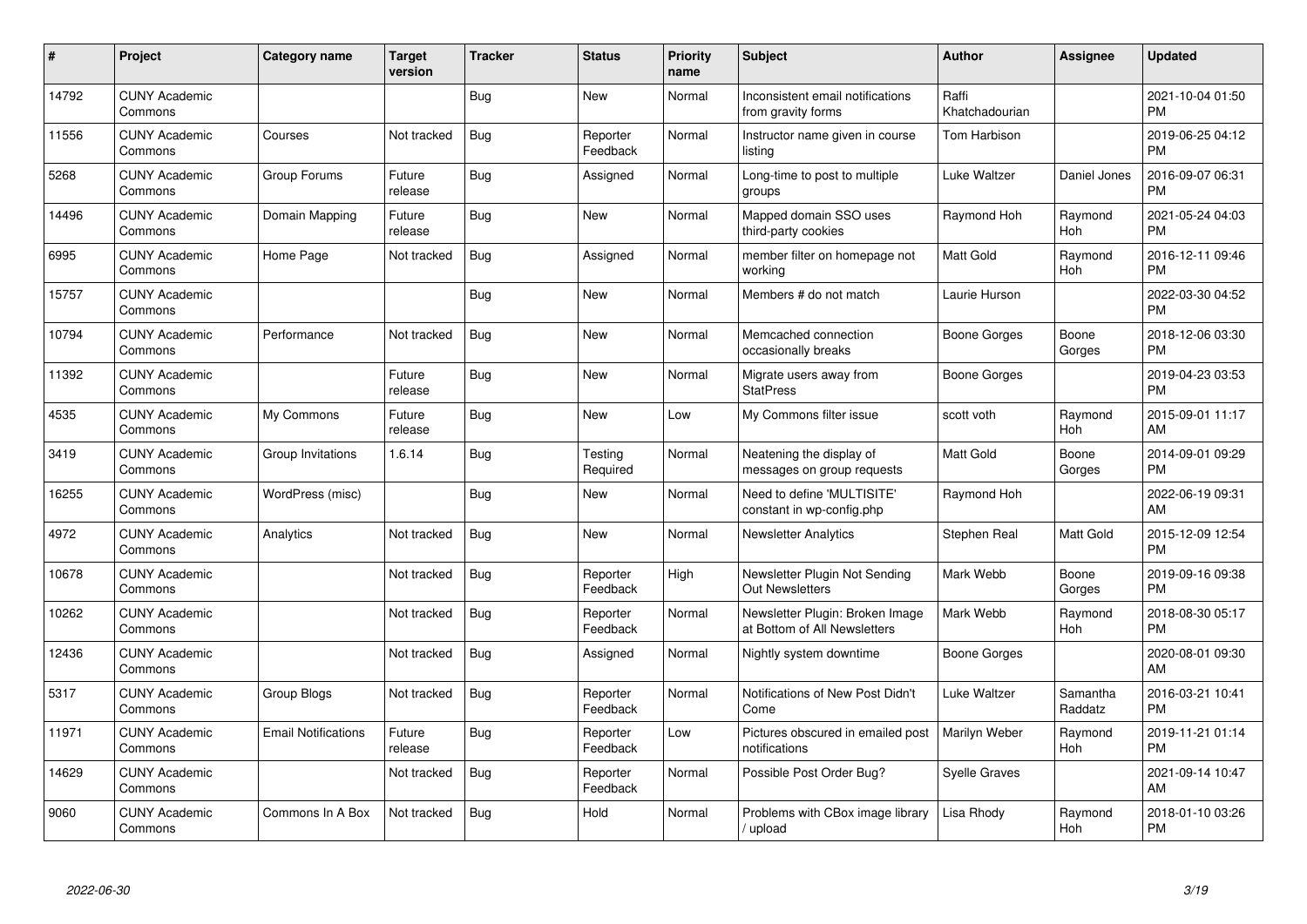| #     | Project                         | <b>Category name</b>       | <b>Target</b><br>version | <b>Tracker</b> | <b>Status</b>        | <b>Priority</b><br>name | Subject                                                                                                      | Author                  | Assignee            | <b>Updated</b>                |
|-------|---------------------------------|----------------------------|--------------------------|----------------|----------------------|-------------------------|--------------------------------------------------------------------------------------------------------------|-------------------------|---------------------|-------------------------------|
| 8991  | <b>CUNY Academic</b><br>Commons | Reply By Email             | Not tracked              | Bug            | Hold                 | Normal                  | RBE duplicate email message<br>issue                                                                         | <b>Matt Gold</b>        | Raymond<br>Hoh      | 2018-02-18 08:53<br><b>PM</b> |
| 16199 | <b>CUNY Academic</b><br>Commons | <b>Directories</b>         | 2.0.3                    | <b>Bug</b>     | New                  | Normal                  | Removed "Semester" Filter from<br><b>Courses Directory</b>                                                   | Laurie Hurson           | Boone<br>Gorges     | 2022-06-29 11:32<br>AM        |
| 4388  | <b>CUNY Academic</b><br>Commons | WordPress (misc)           | Future<br>release        | Bug            | Assigned             | Normal                  | Repeated request for<br>authentication.                                                                      | Alice.Lynn<br>McMichael | Raymond<br>Hoh      | 2015-08-11 07:35<br><b>PM</b> |
| 5282  | <b>CUNY Academic</b><br>Commons | Social Paper               | Future<br>release        | Bug            | <b>New</b>           | Normal                  | Replying via email directs to paper<br>but not individual comment.                                           | Marilyn Weber           | Raymond<br>Hoh      | 2016-03-02 01:48<br><b>PM</b> |
| 9979  | <b>CUNY Academic</b><br>Commons | <b>Email Notifications</b> | Not tracked              | Bug            | Reporter<br>Feedback | Normal                  | Reports of slow email activation<br>emails                                                                   | <b>Matt Gold</b>        | Boone<br>Gorges     | 2018-08-29 09:40<br><b>PM</b> |
| 16319 | <b>CUNY Academic</b><br>Commons | <b>WordPress Plugins</b>   | 2.0.3                    | Bug            | New                  | Normal                  | Request for Events Calendar Pro<br>5.14.2 update                                                             | Raymond Hoh             | Raymond<br>Hoh      | 2022-06-29 03:24<br><b>PM</b> |
| 16245 | <b>CUNY Academic</b><br>Commons | WordPress (misc)           |                          | Bug            | Reporter<br>Feedback | Normal                  | Save Button missing on<br>WordPress Profile page                                                             | scott voth              | Raymond<br>Hoh      | 2022-06-16 03:09<br><b>PM</b> |
| 6356  | <b>CUNY Academic</b><br>Commons | <b>WordPress Plugins</b>   | Future<br>release        | Bug            | Reporter<br>Feedback | Low                     | Should Subscribe2 be<br>deprecated?                                                                          | Luke Waltzer            |                     | 2017-03-20 12:20<br><b>PM</b> |
| 4661  | <b>CUNY Academic</b><br>Commons | <b>User Experience</b>     | Future<br>release        | Bug            | Assigned             | Normal                  | Simplify Events text                                                                                         | <b>Matt Gold</b>        | Samantha<br>Raddatz | 2015-10-02 09:06<br><b>PM</b> |
| 12438 | <b>CUNY Academic</b><br>Commons | Courses                    | Not tracked              | Bug            | New                  | Normal                  | Site appearing twice                                                                                         | Laurie Hurson           | Boone<br>Gorges     | 2020-02-18 01:34<br><b>PM</b> |
| 12360 | <b>CUNY Academic</b><br>Commons | <b>WordPress Themes</b>    | Not tracked              | Bug            | Reporter<br>Feedback | Normal                  | site just says "DANTE We are<br>currently in maintenance mode,<br>please check back shortly."                | Marilyn Weber           |                     | 2020-02-04 12:13<br><b>PM</b> |
| 7022  | <b>CUNY Academic</b><br>Commons | Announcements              | Future<br>release        | Bug            | <b>New</b>           | Normal                  | Sitewide announcements should<br>be displayed on, and dismissable<br>from, mapped domains                    | Boone Gorges            | Boone<br>Gorges     | 2018-03-22 10:18<br>AM        |
| 15242 | <b>CUNY Academic</b><br>Commons | Performance                | Not tracked              | Bug            | Reporter<br>Feedback | Normal                  | Slugist site                                                                                                 | Raffi<br>Khatchadourian | Boone<br>Gorges     | 2022-02-07 11:14<br>AM        |
| 7981  | <b>CUNY Academic</b><br>Commons | Social Paper               | Future<br>release        | Bug            | New                  | Normal                  | Social Paper comments should<br>not go to spam                                                               | Luke Waltzer            | Boone<br>Gorges     | 2018-04-16 03:52<br><b>PM</b> |
| 7663  | <b>CUNY Academic</b><br>Commons | Social Paper               | Future<br>release        | Bug            | New                  | Normal                  | Social Paper notifications not<br>formatted correctly on secondary<br>sites                                  | <b>Boone Gorges</b>     | Boone<br>Gorges     | 2018-04-16 03:52<br><b>PM</b> |
| 14908 | <b>CUNY Academic</b><br>Commons | Performance                |                          | Bug            | New                  | Normal                  | Stale object cache on cdev                                                                                   | Raymond Hoh             | Boone<br>Gorges     | 2021-12-07 09:45<br>AM        |
| 11024 | <b>CUNY Academic</b><br>Commons | WordPress (misc)           | Future<br>release        | Bug            | New                  | Normal                  | Subsites should not show "you<br>should update your .htaccess<br>now" notice after permalink setting<br>save | Boone Gorges            |                     | 2019-01-28 01:35<br><b>PM</b> |
| 16177 | <b>CUNY Academic</b><br>Commons | Reply By Email             |                          | <b>Bug</b>     | New                  | Normal                  | Switch to Inbound mode for RBE                                                                               | Raymond Hoh             | Raymond<br>Hoh      | 2022-05-30 04:32<br><b>PM</b> |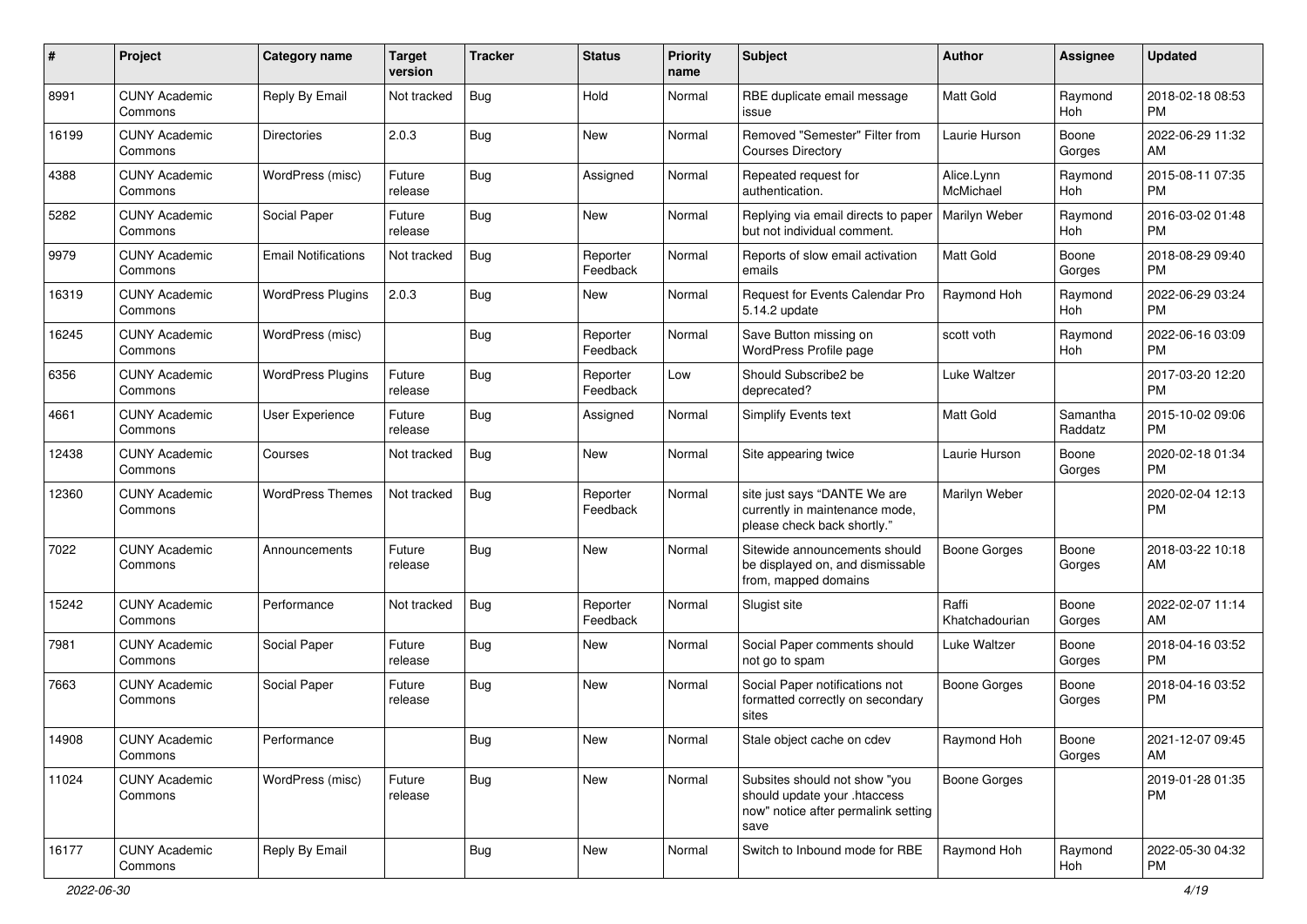| #     | Project                         | <b>Category name</b>     | <b>Target</b><br>version | <b>Tracker</b> | <b>Status</b>        | <b>Priority</b><br>name | <b>Subject</b>                                                                             | <b>Author</b>           | Assignee            | <b>Updated</b>                |
|-------|---------------------------------|--------------------------|--------------------------|----------------|----------------------|-------------------------|--------------------------------------------------------------------------------------------|-------------------------|---------------------|-------------------------------|
| 9515  | <b>CUNY Academic</b><br>Commons | <b>WordPress Plugins</b> | Not tracked              | Bug            | Reporter<br>Feedback | Normal                  | Text to Speech plugin - "More<br>Slowly" checkbox not working                              | scott voth              | Boone<br>Gorges     | 2018-06-13 02:26<br><b>PM</b> |
| 9926  | <b>CUNY Academic</b><br>Commons | <b>WordPress Plugins</b> | Future<br>release        | <b>Bug</b>     | <b>New</b>           | Normal                  | twitter-mentions-as-comments<br>cron jobs can run long                                     | Boone Gorges            | Boone<br>Gorges     | 2018-10-24 12:34<br><b>PM</b> |
| 16318 | <b>CUNY Academic</b><br>Commons |                          |                          | Bug            | New                  | Normal                  | Unable to Access block editor or<br>embed YouTube videos in new<br>pages, in one site only | <b>Syelle Graves</b>    |                     | 2022-06-29 02:24<br><b>PM</b> |
| 10040 | <b>CUNY Academic</b><br>Commons | WordPress (misc)         | Not tracked              | <b>Bug</b>     | Reporter<br>Feedback | Normal                  | User doesn't see full list of themes                                                       | Matt Gold               | Boone<br>Gorges     | 2018-07-25 10:12<br>AM        |
| 6644  | <b>CUNY Academic</b><br>Commons |                          | Not tracked              | Bug            | Reporter<br>Feedback | High                    | White Screen at Login Pge                                                                  | Luke Waltzer            | Raymond<br>Hoh      | 2016-11-21 10:34<br><b>PM</b> |
| 14483 | <b>CUNY Academic</b><br>Commons | WordPress - Media        | Not tracked              | Bug            | Reporter<br>Feedback | Normal                  | <b>Wordpress PDF Embed Stopped</b><br>Working after JITP Media Clone                       | Patrick DeDauw          | Boone<br>Gorges     | 2021-05-20 01:51<br><b>PM</b> |
| 3691  | <b>CUNY Academic</b><br>Commons | <b>WordPress Plugins</b> | Future<br>release        | Bug            | <b>New</b>           | Normal                  | <b>WPMU Domain Mapping</b><br>Debugging on cdev                                            | Raymond Hoh             | Matt Gold           | 2014-12-12 09:04<br>AM        |
| 3330  | <b>CUNY Academic</b><br>Commons | My Commons               | Future<br>release        | Feature        | Assigned             | Normal                  | "Commons Information" tool                                                                 | Boone Gorges            | Chris Stein         | 2014-09-22 08:46<br><b>PM</b> |
| 481   | <b>CUNY Academic</b><br>Commons | Groups (misc)            | Future<br>release        | Feature        | Assigned             | Normal                  | ability to archive inactive groups<br>and blogs                                            | Michael Mandiberg       | Samantha<br>Raddatz | 2015-11-09 05:56<br><b>PM</b> |
| 11789 | <b>CUNY Academic</b><br>Commons | Courses                  | Future<br>release        | Feature        | <b>New</b>           | Normal                  | Ability to remove item from<br>Courses list                                                | Laurie Hurson           | Sonja Leix          | 2019-09-24 12:28<br><b>PM</b> |
| 9895  | <b>CUNY Academic</b><br>Commons | Onboarding               | Future<br>release        | Feature        | Assigned             | Normal                  | Add "Accept Invitation"<br>link/button/function to Group<br>and/or Site invitation emails? | Luke Waltzer            | Boone<br>Gorges     | 2018-06-07 12:42<br><b>PM</b> |
| 10226 | <b>CUNY Academic</b><br>Commons | Courses                  | Future<br>release        | Feature        | New                  | Normal                  | Add "My Courses" to drop down<br>list                                                      | scott voth              | Boone<br>Gorges     | 2021-11-19 12:42<br><b>PM</b> |
| 11945 | <b>CUNY Academic</b><br>Commons | Reckoning                | Future<br>release        | Feature        | Reporter<br>Feedback | Normal                  | Add Comments bubble to<br>Reckoning views                                                  | Boone Gorges            | Boone<br>Gorges     | 2019-11-12 05:14<br><b>PM</b> |
| 3220  | <b>CUNY Academic</b><br>Commons | <b>Public Portfolio</b>  | Future<br>release        | Feature        | Assigned             | Normal                  | Add indent/outdent option to<br>Formatting Buttons on Profile<br>Page                      | <b>Matt Gold</b>        | Boone<br>Gorges     | 2014-05-21 10:39<br><b>PM</b> |
| 2223  | <b>CUNY Academic</b><br>Commons | <b>WordPress Plugins</b> | Future<br>release        | Feature        | Assigned             | Low                     | Add Participad to the CUNY<br><b>Academic Commons</b>                                      | <b>Matt Gold</b>        | Boone<br>Gorges     | 2014-09-17 10:03<br><b>PM</b> |
| 16290 | <b>CUNY Academic</b><br>Commons |                          |                          | Feature        | Reporter<br>Feedback | Normal                  | Add Table Of Contents Block<br>plug-in                                                     | Raffi<br>Khatchadourian |                     | 2022-06-24 10:26<br>AM        |
| 5199  | <b>CUNY Academic</b><br>Commons | Social Paper             | Future<br>release        | Feature        | New                  | Normal                  | add tables to the SP editor                                                                | Marilyn Weber           |                     | 2016-10-24 11:27<br>AM        |
| 554   | <b>CUNY Academic</b><br>Commons | BuddyPress (misc)        | Future<br>release        | Feature        | Assigned             | Normal                  | Add Trackback notifications to<br>site-wide activity feed                                  | <b>Matt Gold</b>        | Boone<br>Gorges     | 2015-11-09 06:19<br><b>PM</b> |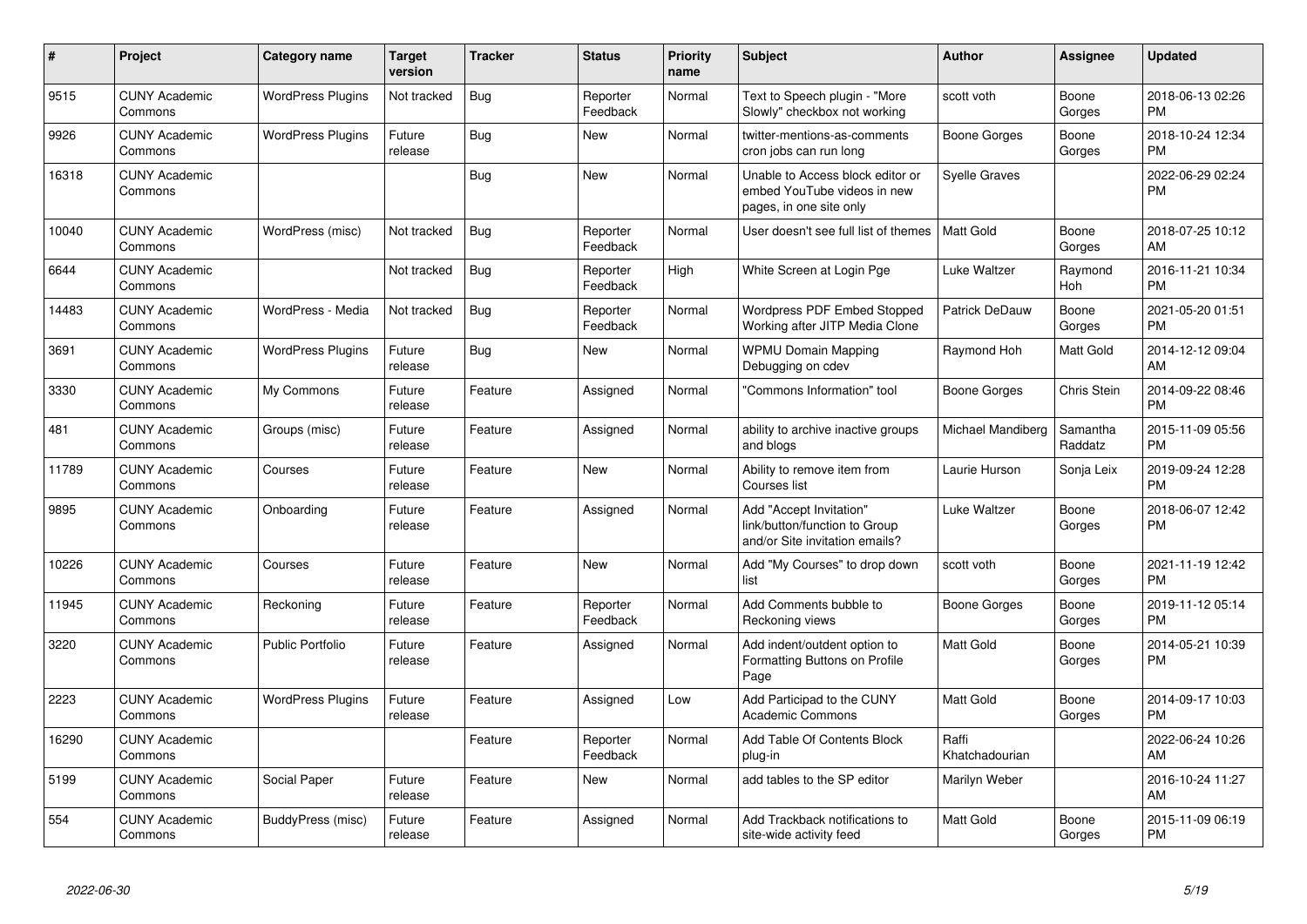| #     | Project                         | <b>Category name</b>     | <b>Target</b><br>version | <b>Tracker</b> | <b>Status</b>        | Priority<br>name | <b>Subject</b>                                                                             | <b>Author</b>       | <b>Assignee</b> | <b>Updated</b>                |
|-------|---------------------------------|--------------------------|--------------------------|----------------|----------------------|------------------|--------------------------------------------------------------------------------------------|---------------------|-----------------|-------------------------------|
| 15613 | <b>CUNY Academic</b><br>Commons |                          | 2.0.3                    | Feature        | Reporter<br>Feedback | Normal           | Adding "Passster" plugin                                                                   | Laurie Hurson       |                 | 2022-06-29 11:32<br>AM.       |
| 5016  | <b>CUNY Academic</b><br>Commons | Events                   | Future<br>release        | Feature        | Assigned             | Low              | Allow comments to be posted on<br>events                                                   | <b>Matt Gold</b>    | Raymond<br>Hoh  | 2019-03-01 02:23<br><b>PM</b> |
| 1167  | <b>CUNY Academic</b><br>Commons | <b>Email Invitations</b> | Future<br>release        | Feature        | New                  | Low              | Allow email invitations to be resent                                                       | <b>Boone Gorges</b> | Boone<br>Gorges | 2015-11-12 12:53<br>AM        |
| 3354  | <b>CUNY Academic</b><br>Commons | <b>Group Files</b>       | Future<br>release        | Feature        | Assigned             | Low              | Allow Group Download of Multiple<br><b>Selected Files</b>                                  | <b>Matt Gold</b>    | Chris Stein     | 2014-08-01 08:50<br>AM        |
| 3308  | <b>CUNY Academic</b><br>Commons | Group Invitations        | Future<br>release        | Feature        | Assigned             | Normal           | Allow members to rescind group<br>invitations                                              | <b>Matt Gold</b>    | Boone<br>Gorges | 2015-04-01 08:53<br><b>PM</b> |
| 4635  | <b>CUNY Academic</b><br>Commons | Authentication           | Future<br>release        | Feature        | New                  | Normal           | Allow non-WP authentication                                                                | Boone Gorges        | Sonja Leix      | 2019-03-01 02:05<br><b>PM</b> |
| 13835 | <b>CUNY Academic</b><br>Commons | WordPress (misc)         | Future<br>release        | Feature        | New                  | Normal           | Allow OneSearch widget to have<br>'CUNY' as campus                                         | Boone Gorges        | Boone<br>Gorges | 2021-11-19 12:39<br><b>PM</b> |
| 1165  | <b>CUNY Academic</b><br>Commons | <b>Email Invitations</b> | Future<br>release        | Feature        | Assigned             | Low              | Allow saved lists of invitees under<br>Send Invites                                        | <b>Boone Gorges</b> | Boone<br>Gorges | 2015-11-09 06:03<br>PM.       |
| 6332  | <b>CUNY Academic</b><br>Commons | WordPress (misc)         | Future<br>release        | Feature        | New                  | Normal           | Allow uploaded files to be marked<br>as private in an ad hoc way                           | Boone Gorges        |                 | 2016-10-17 11:41<br><b>PM</b> |
| 2523  | <b>CUNY Academic</b><br>Commons | <b>BuddyPress Docs</b>   | Future<br>release        | Feature        | Assigned             | Normal           | Allow Users to Upload Images to<br>BP Docs                                                 | Matt Gold           | Boone<br>Gorges | 2015-11-09 06:14<br>PM.       |
| 5489  | <b>CUNY Academic</b><br>Commons | Social Paper             | Future<br>release        | Feature        | New                  | Normal           | Asc/desc sorting for Social Paper<br>directories                                           | Boone Gorges        |                 | 2016-04-21 10:06<br><b>PM</b> |
| 13466 | <b>CUNY Academic</b><br>Commons | Cavalcade                | Future<br>release        | Feature        | New                  | Normal           | Automated cleanup for duplicate<br>Cavalcade tasks                                         | Boone Gorges        | Boone<br>Gorges | 2020-10-13 05:24<br><b>PM</b> |
| 3193  | <b>CUNY Academic</b><br>Commons | Group Forums             | Future<br>release        | Feature        | Assigned             | Normal           | bbPress 2.x dynamic roles and<br><b>RBE</b>                                                | <b>Boone Gorges</b> | Boone<br>Gorges | 2014-09-30 01:30<br><b>PM</b> |
| 15923 | <b>CUNY Academic</b><br>Commons |                          | Not tracked              | Feature        | Reporter<br>Feedback | Normal           | <b>Bellows Plugin Adjustments</b>                                                          | Laurie Hurson       |                 | 2022-04-20 10:10<br>AM.       |
| 14309 | <b>CUNY Academic</b><br>Commons | Group Library            | Future<br>release        | Feature        | New                  | Normal           | Better handling of<br>bp_group_document file download<br>attempts when file is not present | Boone Gorges        | Boone<br>Gorges | 2021-11-19 12:28<br>PM        |
| 1166  | <b>CUNY Academic</b><br>Commons | <b>Email Invitations</b> | Future<br>release        | Feature        | New                  | Low              | Better organizational tools for Sent<br>Invites                                            | <b>Boone Gorges</b> | Boone<br>Gorges | 2015-11-09 06:02<br>PM        |
| 635   | <b>CUNY Academic</b><br>Commons | BuddyPress (misc)        | Future<br>release        | Feature        | Assigned             | Normal           | Big Blue Button -<br>Videoconferencing in Groups and<br><b>Blogs</b>                       | <b>Matt Gold</b>    | Boone<br>Gorges | 2011-03-14 03:24<br>PM        |
| 12911 | <b>CUNY Academic</b><br>Commons |                          | Not tracked              | Feature        | New                  | Normal           | Block access to xmlrpc.php based<br>on User-Agent                                          | Boone Gorges        | Boone<br>Gorges | 2020-06-09 05:12<br><b>PM</b> |
| 3042  | <b>CUNY Academic</b><br>Commons | Public Portfolio         | Future<br>release        | Feature        | Assigned             | Normal           | Browsing member interests                                                                  | Matt Gold           | Boone<br>Gorges | 2015-03-21 09:04<br><b>PM</b> |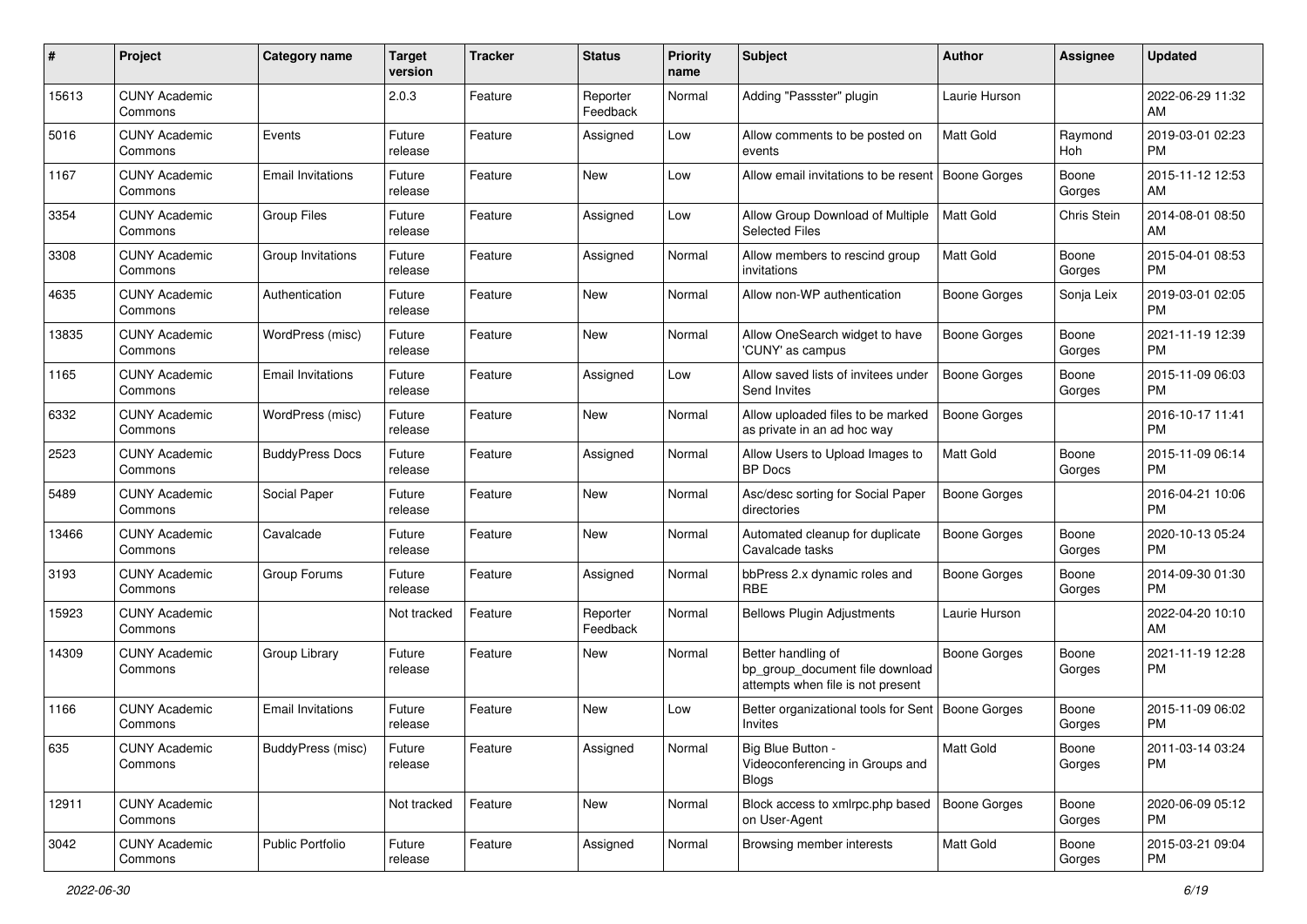| #     | Project                         | <b>Category name</b>       | <b>Target</b><br>version | <b>Tracker</b> | <b>Status</b> | <b>Priority</b><br>name | Subject                                                                                                                                               | Author              | <b>Assignee</b>     | <b>Updated</b>                |
|-------|---------------------------------|----------------------------|--------------------------|----------------|---------------|-------------------------|-------------------------------------------------------------------------------------------------------------------------------------------------------|---------------------|---------------------|-------------------------------|
| 618   | <b>CUNY Academic</b><br>Commons | <b>BuddyPress Docs</b>     | Future<br>release        | Feature        | Assigned      | Normal                  | BuddyPress Docs: export formats                                                                                                                       | <b>Boone Gorges</b> | Boone<br>Gorges     | 2015-11-09 05:38<br><b>PM</b> |
| 1417  | <b>CUNY Academic</b><br>Commons | <b>BuddyPress Docs</b>     | Future<br>release        | Feature        | Assigned      | Low                     | <b>Bulk actions for BuddyPress Docs</b>                                                                                                               | <b>Boone Gorges</b> | Boone<br>Gorges     | 2016-10-17 10:41<br><b>PM</b> |
| 364   | <b>CUNY Academic</b><br>Commons | <b>WordPress Plugins</b>   | Future<br>release        | Feature        | <b>New</b>    | Normal                  | <b>Bulletin Board</b>                                                                                                                                 | Matt Gold           |                     | 2015-01-05 08:50<br><b>PM</b> |
| 4980  | <b>CUNY Academic</b><br>Commons | Home Page                  | Future<br>release        | Feature        | Assigned      | Normal                  | CAC Featured Content -- Adding<br>Randomization                                                                                                       | <b>Matt Gold</b>    | Boone<br>Gorges     | 2016-12-12 03:01<br><b>PM</b> |
| 5058  | <b>CUNY Academic</b><br>Commons | Social Paper               | Future<br>release        | Feature        | <b>New</b>    | Low                     | Can there be a clearer signal that<br>even when comments have<br>already been made you add<br>comments by clicking on the side?<br>(SP suggestion #5) | Marilyn Weber       | Samantha<br>Raddatz | 2016-02-11 10:24<br><b>PM</b> |
| 14184 | <b>CUNY Academic</b><br>Commons | <b>Public Portfolio</b>    | Future<br>release        | Feature        | <b>New</b>    | Normal                  | Centralized mechanism for storing<br>Campus affiliations                                                                                              | <b>Boone Gorges</b> | Boone<br>Gorges     | 2022-01-04 11:35<br>AM        |
| 5992  | <b>CUNY Academic</b><br>Commons | <b>Email Notifications</b> | Future<br>release        | Feature        | <b>New</b>    | Normal                  | Changing the From line of<br>autogenerated blog emails                                                                                                | Marilyn Weber       |                     | 2018-09-27 05:19<br><b>PM</b> |
| 14394 | <b>CUNY Academic</b><br>Commons |                            | Not tracked              | Feature        | New           | Normal                  | Commons News Site - redesign                                                                                                                          | scott voth          | scott voth          | 2021-09-14 10:46<br>AM        |
| 3473  | <b>CUNY Academic</b><br>Commons | User Experience            | Future<br>release        | Feature        | Assigned      | Normal                  | Commons profile: Add help info<br>about "Positions" replacing "title"                                                                                 | Keith Miyake        | Samantha<br>Raddatz | 2015-11-09 02:28<br><b>PM</b> |
| 940   | <b>CUNY Academic</b><br>Commons | Redmine                    | Future<br>release        | Feature        | Assigned      | Low                     | Communication with users after<br>releases                                                                                                            | Matt Gold           | Dominic<br>Giglio   | 2012-09-09 04:36<br><b>PM</b> |
| 8756  | <b>CUNY Academic</b><br>Commons | Group Blogs                | Future<br>release        | Feature        | Hold          | Normal                  | Connect multiple blogs to one<br>group?                                                                                                               | Matt Gold           | Boone<br>Gorges     | 2017-09-30 10:42<br>AM        |
| 599   | <b>CUNY Academic</b><br>Commons | BuddyPress (misc)          | Future<br>release        | Feature        | Assigned      | Normal                  | Consider adding rating plugins for<br><b>BuddyPress/BBPress</b>                                                                                       | Matt Gold           | Boone<br>Gorges     | 2011-08-22 06:50<br><b>PM</b> |
| 4238  | <b>CUNY Academic</b><br>Commons | Events                     | Future<br>release        | Feature        | Assigned      | Normal                  | Copy Events to Other Groups?                                                                                                                          | Matt Gold           | Boone<br>Gorges     | 2015-07-02 10:08<br>AM        |
| 8837  | <b>CUNY Academic</b><br>Commons |                            | Not tracked              | Feature        | Assigned      | Normal                  | Create a form to request info from<br>people requesting premium<br>themes and plugins                                                                 | <b>Matt Gold</b>    | Marilyn<br>Weber    | 2017-11-14 03:35<br><b>PM</b> |
| 9643  | <b>CUNY Academic</b><br>Commons | Publicity                  | Not tracked              | Feature        | New           | Normal                  | Create a page on the Commons<br>for logos etc.                                                                                                        | Stephen Real        | Stephen Real        | 2018-04-24 10:53<br>AM        |
| 3080  | <b>CUNY Academic</b><br>Commons | <b>Group Files</b>         | Future<br>release        | Feature        | Assigned      | Low                     | Create a system to keep track of<br>file changes                                                                                                      | Matt Gold           | Boone<br>Gorges     | 2014-02-26 10:04<br><b>PM</b> |
| 2753  | <b>CUNY Academic</b><br>Commons | <b>Public Portfolio</b>    | Future<br>release        | Feature        | New           | Normal                  | Create actual actual tagification in<br>academic interests and other<br>fields                                                                        | Micki Kaufman       | Boone<br>Gorges     | 2015-01-05 08:52<br><b>PM</b> |
| 3657  | <b>CUNY Academic</b><br>Commons | WordPress (misc)           | Not tracked              | Feature        | New           | Normal                  | Create alert for GC email<br>addresses                                                                                                                | Matt Gold           | Matt Gold           | 2016-04-14 11:29<br>PM        |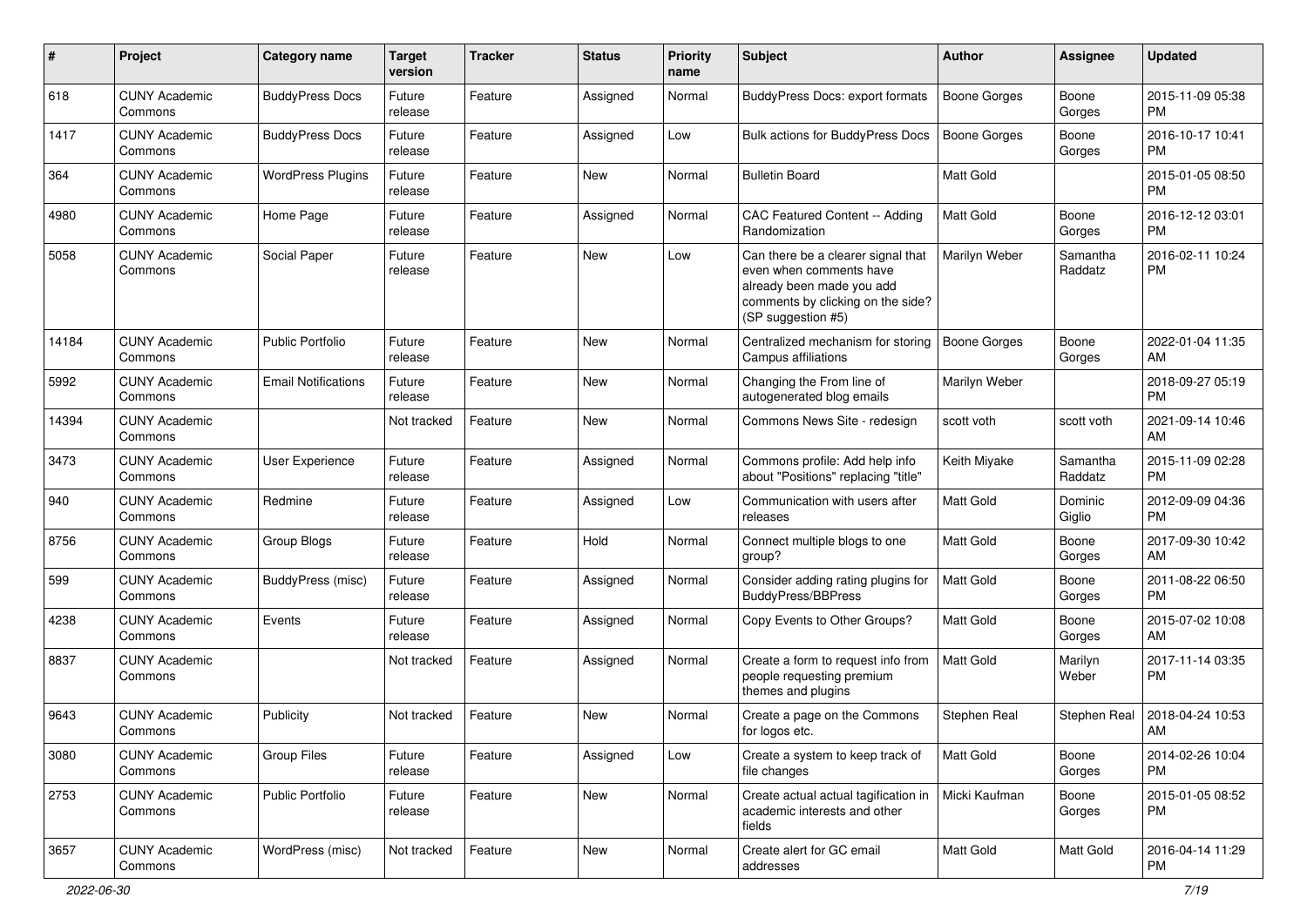| #     | Project                         | <b>Category name</b>       | <b>Target</b><br>version | <b>Tracker</b> | <b>Status</b>        | <b>Priority</b><br>name | <b>Subject</b>                                                                | <b>Author</b>    | <b>Assignee</b>     | <b>Updated</b>                |
|-------|---------------------------------|----------------------------|--------------------------|----------------|----------------------|-------------------------|-------------------------------------------------------------------------------|------------------|---------------------|-------------------------------|
| 5955  | <b>CUNY Academic</b><br>Commons | Outreach                   | Future<br>release        | Feature        | Assigned             | Normal                  | Create auto-newsletter for<br>commons members                                 | <b>Matt Gold</b> | Luke Waltzer        | 2016-08-30 10:34<br>AM        |
| 6115  | <b>CUNY Academic</b><br>Commons | Publicity                  | Not tracked              | Feature        | Assigned             | Normal                  | create digital signage for GC                                                 | <b>Matt Gold</b> | scott voth          | 2016-10-11 10:09<br><b>PM</b> |
| 365   | <b>CUNY Academic</b><br>Commons | WordPress (misc)           | Future<br>release        | Feature        | Assigned             | Normal                  | <b>Create Mouseover Tooltips</b><br>throughout Site                           | <b>Matt Gold</b> | Chris Stein         | 2015-11-09 06:18<br><b>PM</b> |
| 4053  | <b>CUNY Academic</b><br>Commons | Events                     | Future<br>release        | Feature        | Assigned             | Normal                  | Create new tab for past events                                                | <b>Matt Gold</b> | Boone<br>Gorges     | 2015-05-12 02:10<br><b>PM</b> |
| 3615  | <b>CUNY Academic</b><br>Commons | Redmine                    | Not tracked              | Feature        | New                  | Low                     | Create Redmine issues via email                                               | Dominic Giglio   | Boone<br>Gorges     | 2017-11-16 11:36<br>AM        |
| 287   | <b>CUNY Academic</b><br>Commons | WordPress (misc)           | Future<br>release        | Feature        | Assigned             | Normal                  | Create troubleshooting tool for<br>account sign-up                            | <b>Matt Gold</b> | Boone<br>Gorges     | 2015-11-09 06:17<br><b>PM</b> |
| 14787 | <b>CUNY Academic</b><br>Commons | Plugin Packages            | Future<br>release        | Feature        | <b>New</b>           | Normal                  | Creating a "Design" plugin<br>package                                         | Laurie Hurson    | scott voth          | 2022-04-27 04:56<br><b>PM</b> |
| 3192  | <b>CUNY Academic</b><br>Commons | Group Forums               | Future<br>release        | Feature        | Assigned             | Normal                  | Customizable forum views for<br>bbPress 2.x group forums                      | Boone Gorges     | Raymond<br>Hoh      | 2015-11-09 12:47<br><b>PM</b> |
| 333   | <b>CUNY Academic</b><br>Commons | <b>Email Notifications</b> | Future<br>release        | Feature        | Assigned             | Low                     | Delay Forum Notification Email<br>Delivery Until After Editing Period<br>Ends | Matt Gold        | Raymond<br>Hoh      | 2015-11-09 06:01<br><b>PM</b> |
| 2754  | <b>CUNY Academic</b><br>Commons | Design                     | Future<br>release        | Feature        | Assigned             | Normal                  | Determine strategy for CAC logo<br>handling in top header                     | Micki Kaufman    | Chris Stein         | 2015-01-05 08:53<br><b>PM</b> |
| 16092 | <b>CUNY Academic</b><br>Commons |                            | Future<br>release        | Feature        | Hold                 | Normal                  | Don't show main site in Site<br>search results                                | Boone Gorges     | Boone<br>Gorges     | 2022-05-17 03:12<br><b>PM</b> |
| 497   | <b>CUNY Academic</b><br>Commons | <b>WordPress Plugins</b>   | Future<br>release        | Feature        | Assigned             | Normal                  | Drag and Drop Ordering on<br><b>Gallery Post Plugin</b>                       | <b>Matt Gold</b> | Ron Rennick         | 2015-11-09 06:18<br><b>PM</b> |
| 3662  | <b>CUNY Academic</b><br>Commons | <b>SEO</b>                 | Future<br>release        | Feature        | Assigned             | Normal                  | Duplicate Content/SEO/Google<br>issues                                        | <b>Matt Gold</b> | Raymond<br>Hoh      | 2015-04-13 04:37<br><b>PM</b> |
| 12121 | <b>CUNY Academic</b><br>Commons | <b>WordPress Plugins</b>   | 2.0.3                    | Feature        | Reporter<br>Feedback | Normal                  | Embedding H5P Iframes on<br><b>Commons Site</b>                               | Laurie Hurson    | Boone<br>Gorges     | 2022-06-29 11:32<br>AM        |
| 11860 | <b>CUNY Academic</b><br>Commons | Registration               | Future<br>release        | Feature        | New                  | Normal                  | <b>Ensure Students Are Aware They</b><br>Can Use Aliases At Registration      | scott voth       |                     | 2019-09-24 08:46<br>AM        |
| 5696  | <b>CUNY Academic</b><br>Commons | Events                     | Future<br>release        | Feature        | Assigned             | Normal                  | Events Calendar - display options<br>/ calendar aggregation                   | <b>Matt Gold</b> | Boone<br>Gorges     | 2016-10-13 11:44<br>AM        |
| 6078  | <b>CUNY Academic</b><br>Commons | Blogs (BuddyPress)         | Future<br>release        | Feature        | <b>New</b>           | Normal                  | <b>Explore Adding Network Blog</b><br>Metadata Plugin                         | Luke Waltzer     | Luke Waltzer        | 2016-10-11 10:29<br><b>PM</b> |
| 5581  | <b>CUNY Academic</b><br>Commons | Analytics                  | Future<br>release        | Feature        | Assigned             | Normal                  | <b>Explore alternatives to Google</b><br>Analytics                            | <b>Matt Gold</b> | Valerie<br>Townsend | 2020-04-17 03:12<br><b>PM</b> |
| 500   | <b>CUNY Academic</b><br>Commons | BuddyPress (misc)          | Future<br>release        | Feature        | Assigned             | Normal                  | <b>Export Group Data</b>                                                      | <b>Matt Gold</b> | Boone<br>Gorges     | 2010-12-19 12:09<br><b>PM</b> |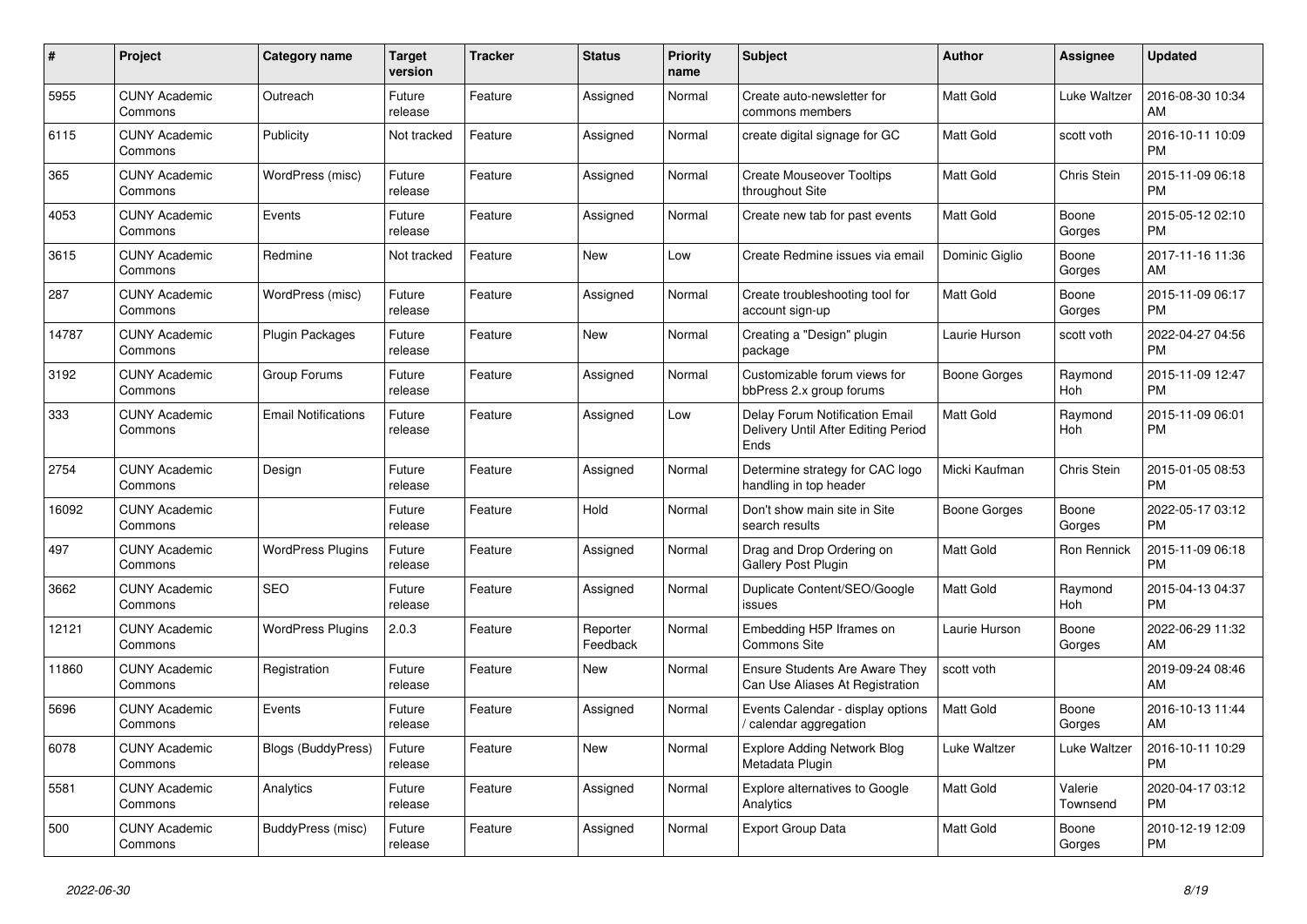| $\#$  | Project                         | <b>Category name</b>       | <b>Target</b><br>version | <b>Tracker</b> | <b>Status</b>        | Priority<br>name | <b>Subject</b>                                                                    | <b>Author</b>           | <b>Assignee</b>     | <b>Updated</b>                |
|-------|---------------------------------|----------------------------|--------------------------|----------------|----------------------|------------------|-----------------------------------------------------------------------------------|-------------------------|---------------------|-------------------------------|
| 8835  | <b>CUNY Academic</b><br>Commons | Blogs (BuddyPress)         | Future<br>release        | Feature        | New                  | Normal           | Extend cuny is shortlinks to sites                                                | Luke Waltzer            | Boone<br>Gorges     | 2022-04-26 11:59<br>AM        |
| 13199 | <b>CUNY Academic</b><br>Commons | Group Forums               | Future<br>release        | Feature        | New                  | Normal           | Favoring Groups over bbPress<br>plugin                                            | Colin McDonald          | Colin<br>McDonald   | 2021-11-19 12:28<br><b>PM</b> |
| 412   | <b>CUNY Academic</b><br>Commons | <b>WordPress Themes</b>    | Future<br>release        | Feature        | Assigned             | Normal           | <b>Featured Themes</b>                                                            | Matt Gold               | Dominic<br>Giglio   | 2015-01-05 08:44<br><b>PM</b> |
| 3458  | <b>CUNY Academic</b><br>Commons | Groups (misc)              | Future<br>release        | Feature        | Assigned             | Normal           | Filter Members of Group by<br>Campus                                              | Michael Smith           | Samantha<br>Raddatz | 2014-09-26 08:32<br><b>PM</b> |
| 6426  | <b>CUNY Academic</b><br>Commons | Spam/Spam<br>Prevention    | Future<br>release        | Feature        | Assigned             | Normal           | Force captcha on all comments?                                                    | Matt Gold               | <b>Tahir Butt</b>   | 2016-10-24 02:06<br><b>PM</b> |
| 13650 | <b>CUNY Academic</b><br>Commons | Group Library              | Future<br>release        | Feature        | New                  | Normal           | Forum Attachments in Group<br>Library                                             | Laurie Hurson           |                     | 2021-11-19 12:30<br><b>PM</b> |
| 310   | <b>CUNY Academic</b><br>Commons | BuddyPress (misc)          | Future<br>release        | Feature        | Assigned             | Low              | <b>Friend Request Email</b>                                                       | <b>Matt Gold</b>        | Samantha<br>Raddatz | 2015-11-09 05:08<br><b>PM</b> |
| 5397  | <b>CUNY Academic</b><br>Commons | Social Paper               | Future<br>release        | Feature        | <b>New</b>           | Normal           | frustrating to have to<br>enable/disable in SP                                    | Marilyn Weber           | Samantha<br>Raddatz | 2016-04-20 03:39<br><b>PM</b> |
| 8498  | <b>CUNY Academic</b><br>Commons | <b>WordPress Plugins</b>   | Future<br>release        | Feature        | New                  | Low              | <b>Gravity Forms Email Users</b>                                                  | Raffi<br>Khatchadourian | Matt Gold           | 2017-10-13 12:58<br><b>PM</b> |
| 4481  | <b>CUNY Academic</b><br>Commons | Events                     | Future<br>release        | Feature        | New                  | Normal           | Group admins/mods should have<br>the ability to unlink an event from<br>the group | <b>Boone Gorges</b>     | Boone<br>Gorges     | 2017-04-24 03:53<br><b>PM</b> |
| 1544  | <b>CUNY Academic</b><br>Commons | Groups (misc)              | Future<br>release        | Feature        | Reporter<br>Feedback | Normal           | Group Filtering and Sorting                                                       | Matt Gold               | Chris Stein         | 2019-03-01 02:25<br><b>PM</b> |
| 308   | <b>CUNY Academic</b><br>Commons | Registration               | Future<br>release        | Feature        | New                  | Normal           | Group recommendations for<br>signup process                                       | Boone Gorges            | Samantha<br>Raddatz | 2015-11-09 05:07<br><b>PM</b> |
| 370   | <b>CUNY Academic</b><br>Commons | Registration               | Future<br>release        | Feature        | Assigned             | High             | <b>Guest Accounts</b>                                                             | <b>Matt Gold</b>        | Matt Gold           | 2015-04-09 09:33<br><b>PM</b> |
| 2013  | <b>CUNY Academic</b><br>Commons | <b>Public Portfolio</b>    | Future<br>release        | Feature        | Assigned             | Low              | Have Profile Privacy Options show<br>up only for filled-in fields                 | Matt Gold               | Boone<br>Gorges     | 2015-11-09 06:09<br><b>PM</b> |
| 11131 | <b>CUNY Academic</b><br>Commons |                            | Future<br>release        | Feature        | Reporter<br>Feedback | Normal           | Image Annotation Plugins                                                          | Laurie Hurson           |                     | 2019-02-26 11:33<br>AM        |
| 3048  | <b>CUNY Academic</b><br>Commons | <b>Public Portfolio</b>    | Future<br>release        | Feature        | <b>New</b>           | Low              | Images for rich text profile fields                                               | Boone Gorges            | Boone<br>Gorges     | 2014-02-19 12:56<br><b>PM</b> |
| 2832  | <b>CUNY Academic</b><br>Commons | <b>Public Portfolio</b>    | Future<br>release        | Feature        | Assigned             | Normal           | Improve interface for (not)<br>auto-linking profile fields                        | Boone Gorges            | Chris Stein         | 2015-01-05 08:52<br><b>PM</b> |
| 3770  | <b>CUNY Academic</b><br>Commons | <b>Public Portfolio</b>    | Future<br>release        | Feature        | Assigned             | Normal           | Improve Layout/Formatting of<br>Positions Area on Public Portfolios               | <b>Matt Gold</b>        | Chris Stein         | 2015-04-01 09:17<br><b>PM</b> |
| 12042 | <b>CUNY Academic</b><br>Commons | <b>Email Notifications</b> | Future<br>release        | Feature        | <b>New</b>           | Normal           | Improved error logging for BPGES<br>send queue                                    | Boone Gorges            | Boone<br>Gorges     | 2021-11-19 12:25<br><b>PM</b> |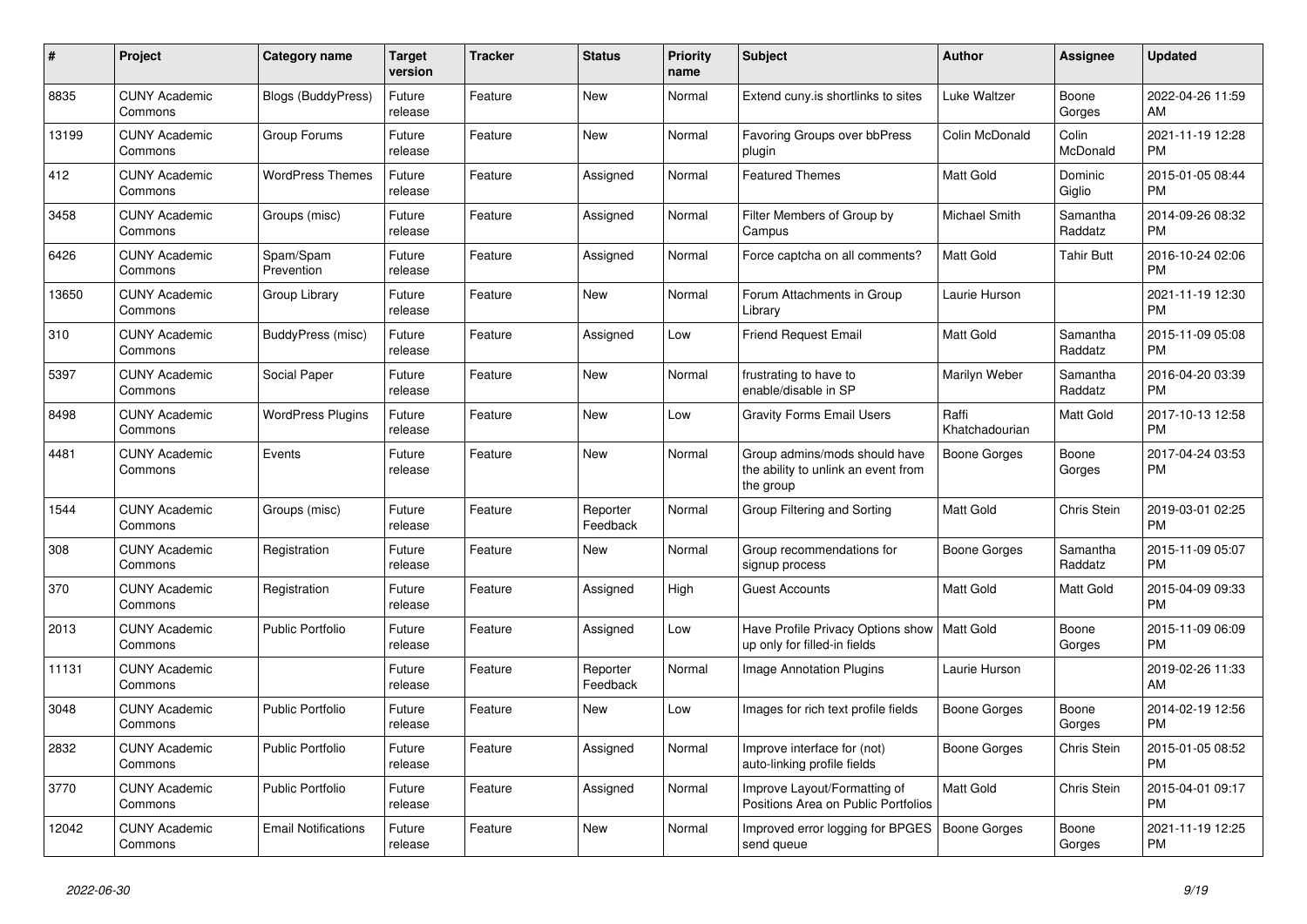| #     | Project                         | <b>Category name</b>     | <b>Target</b><br>version | <b>Tracker</b> | <b>Status</b>        | Priority<br>name | <b>Subject</b>                                                                                                                               | Author                  | <b>Assignee</b>     | <b>Updated</b>                |
|-------|---------------------------------|--------------------------|--------------------------|----------------|----------------------|------------------|----------------------------------------------------------------------------------------------------------------------------------------------|-------------------------|---------------------|-------------------------------|
| 12091 | <b>CUNY Academic</b><br>Commons | <b>Group Files</b>       | Future<br>release        | Feature        | <b>New</b>           | Normal           | Improved pre-upload file validation<br>for bp-group-documents                                                                                | Boone Gorges            | Boone<br>Gorges     | 2019-11-14 01:21<br>PM.       |
| 11834 | <b>CUNY Academic</b><br>Commons | <b>Group Files</b>       | Future<br>release        | Feature        | New                  | Normal           | Improved tools for managing<br>aroup file folders                                                                                            | <b>Boone Gorges</b>     | Sonja Leix          | 2019-09-06 03:55<br><b>PM</b> |
| 13358 | <b>CUNY Academic</b><br>Commons | Group Forums             | Future<br>release        | Feature        | New                  | Normal           | Improved UI for group forum<br>threading settings                                                                                            | Boone Gorges            | Raymond<br>Hoh      | 2021-11-19 12:27<br><b>PM</b> |
| 435   | <b>CUNY Academic</b><br>Commons | BuddyPress (misc)        | Future<br>release        | Feature        | Assigned             | Normal           | Include Avatar Images in Forum<br><b>Post Notification Emails</b>                                                                            | Matt Gold               | Boone<br>Gorges     | 2010-12-08 12:40<br><b>PM</b> |
| 3536  | <b>CUNY Academic</b><br>Commons | My Commons               | Future<br>release        | Feature        | Assigned             | Normal           | Infinite Scroll on My Commons<br>page                                                                                                        | <b>Matt Gold</b>        | Raymond<br>Hoh      | 2015-04-13 04:42<br><b>PM</b> |
| 9947  | <b>CUNY Academic</b><br>Commons | <b>WordPress Plugins</b> | Future<br>release        | Feature        | Reporter<br>Feedback | Normal           | Install H5P quiz plugin                                                                                                                      | Matt Gold               | Boone<br>Gorges     | 2018-09-11 11:01<br>AM        |
| 16314 | <b>CUNY Academic</b><br>Commons | <b>WordPress Plugins</b> |                          | Feature        | New                  | Normal           | Install Multicollab plug-in?                                                                                                                 | Raffi<br>Khatchadourian |                     | 2022-06-29 03:44<br><b>PM</b> |
| 3768  | <b>CUNY Academic</b><br>Commons | <b>Public Portfolio</b>  | Future<br>release        | Feature        | Assigned             | Normal           | Institutions/Past positions on<br>public portfolios                                                                                          | <b>Matt Gold</b>        | Boone<br>Gorges     | 2018-04-23 10:44<br>AM.       |
| 1456  | <b>CUNY Academic</b><br>Commons | Group Invitations        | Future<br>release        | Feature        | Reporter<br>Feedback | Low              | Invite to Group Button from Profile<br>Field                                                                                                 | Matt Gold               | Samantha<br>Raddatz | 2015-11-09 05:59<br><b>PM</b> |
| 9908  | <b>CUNY Academic</b><br>Commons |                          | Not tracked              | Feature        | <b>New</b>           | Normal           | Is it possible to send email<br>updates to users (or an email<br>address not on the list) for only a<br>single page AFTER being<br>prompted? | <b>Michael Shields</b>  | scott voth          | 2018-06-11 01:34<br>PM.       |
| 13048 | <b>CUNY Academic</b><br>Commons | Shortcodes and<br>embeds | Future<br>release        | Feature        | New                  | Normal           | Jupyter Notebooks support                                                                                                                    | Boone Gorges            |                     | 2020-07-14 11:46<br>AM.       |
| 13370 | <b>CUNY Academic</b><br>Commons | Group Library            | Future<br>release        | Feature        | New                  | Normal           | Library bulk deletion and folder<br>editing                                                                                                  | Colin McDonald          | Boone<br>Gorges     | 2020-10-13 10:41<br>AM        |
| 377   | <b>CUNY Academic</b><br>Commons | <b>BuddyPress (misc)</b> | Future<br>release        | Feature        | Assigned             | Normal           | Like buttons                                                                                                                                 | <b>Matt Gold</b>        | Boone<br>Gorges     | 2010-11-16 05:13<br><b>PM</b> |
| 5679  | <b>CUNY Academic</b><br>Commons | Analytics                | Not tracked              | Feature        | <b>New</b>           | Normal           | Logged In Users for GA                                                                                                                       | Valerie Townsend        | Valerie<br>Townsend | 2016-06-11 09:49<br>AM        |
| 8900  | <b>CUNY Academic</b><br>Commons | Accessibility            | Future<br>release        | Feature        | Assigned             | Normal           | Look into tools to enforce<br>accessibility in WP environment                                                                                | Matt Gold               | Boone<br>Gorges     | 2022-04-26 11:59<br>AM.       |
| 11531 | <b>CUNY Academic</b><br>Commons | Events                   | Future<br>release        | Feature        | New                  | Normal           | Main Events calendar should<br>include non-public events that<br>user has access to                                                          | scott voth              | Boone<br>Gorges     | 2019-06-11 10:00<br>AM        |
| 1422  | <b>CUNY Academic</b><br>Commons | <b>BuddyPress Docs</b>   | Future<br>release        | Feature        | Assigned             | Normal           | Make "created Doc" activity icons<br>non-mini                                                                                                | <b>Boone Gorges</b>     | Boone<br>Gorges     | 2015-11-09 05:48<br><b>PM</b> |
| 6389  | <b>CUNY Academic</b><br>Commons | <b>BuddyPress Docs</b>   | Future<br>release        | Feature        | New                  | Low              | Make Discussion Area Visible<br>When Editing a Doc                                                                                           | Luke Waltzer            | Boone<br>Gorges     | 2016-10-21 04:16<br><b>PM</b> |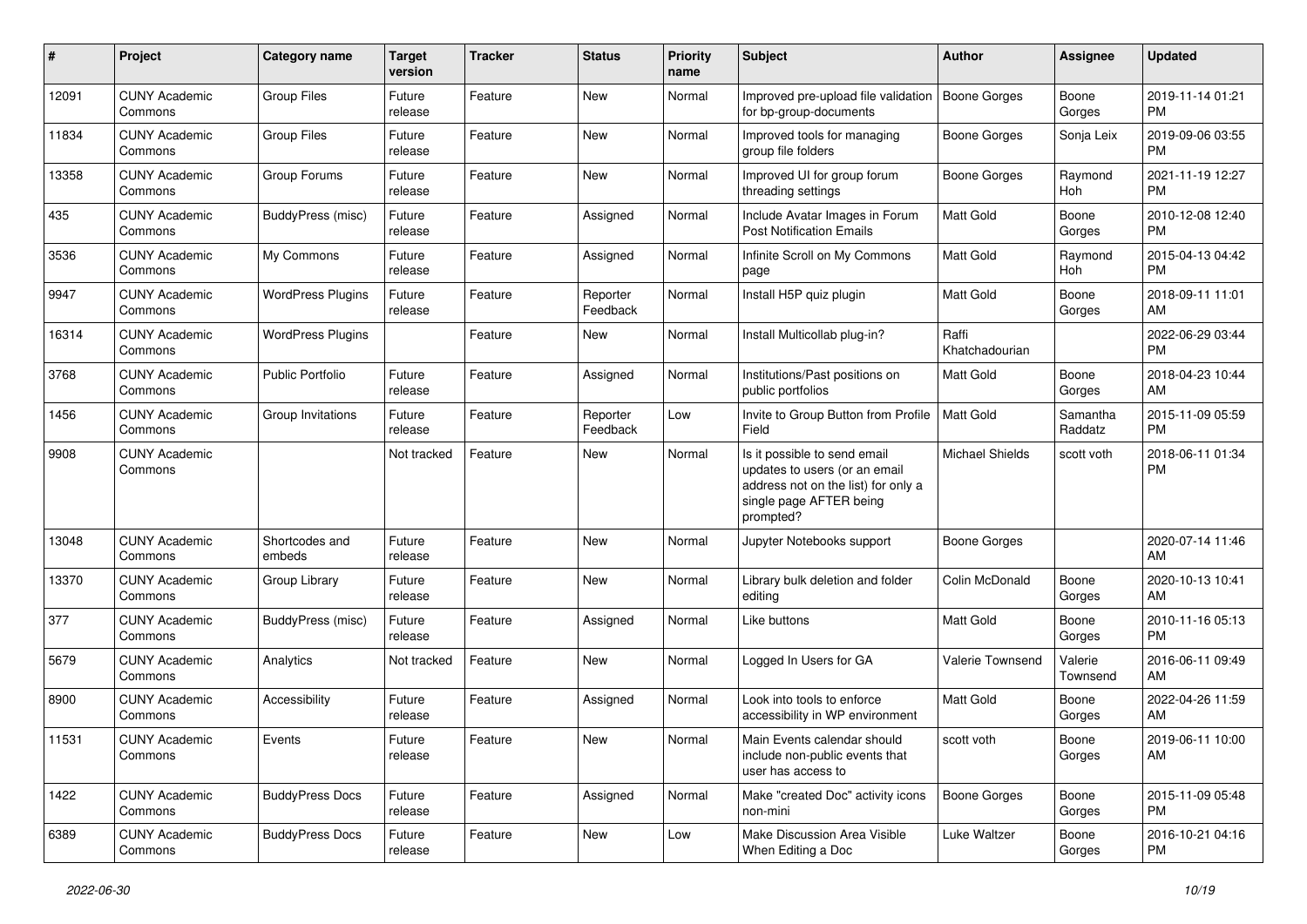| $\#$  | Project                         | <b>Category name</b>           | <b>Target</b><br>version | <b>Tracker</b> | <b>Status</b>        | Priority<br>name | <b>Subject</b>                                                   | <b>Author</b>    | <b>Assignee</b>     | <b>Updated</b>                |
|-------|---------------------------------|--------------------------------|--------------------------|----------------|----------------------|------------------|------------------------------------------------------------------|------------------|---------------------|-------------------------------|
| 7115  | <b>CUNY Academic</b><br>Commons | Groups (misc)                  | Future<br>release        | Feature        | Reporter<br>Feedback | Normal           | make licensing info clear during<br>group creation               | <b>Matt Gold</b> | Raymond<br>Hoh      | 2020-12-08 11:32<br>AM        |
| 58    | <b>CUNY Academic</b><br>Commons | BuddyPress (misc)              | Future<br>release        | Feature        | Assigned             | Low              | Make member search sortable by<br>last name                      | Roberta Brody    | Boone<br>Gorges     | 2010-08-26 02:38<br><b>PM</b> |
| 5050  | <b>CUNY Academic</b><br>Commons | Social Paper                   | Future<br>release        | Feature        | <b>New</b>           | Low              | Making comments visible in SP<br>editing mode (SP suggestion #1) | Marilyn Weber    | Samantha<br>Raddatz | 2019-09-17 11:10<br><b>PM</b> |
| 1983  | <b>CUNY Academic</b><br>Commons | Home Page                      | Future<br>release        | Feature        | Assigned             | Low              | Media Library integration with<br>Featured Content plugin        | Boone Gorges     | Dominic<br>Giglio   | 2014-03-17 10:34<br>AM        |
| 585   | <b>CUNY Academic</b><br>Commons | Group Forums                   | Future<br>release        | Feature        | Assigned             | Normal           | Merge Forum Topics                                               | Sarah Morgano    | Boone<br>Gorges     | 2011-07-06 04:11<br><b>PM</b> |
| 13891 | <b>CUNY Academic</b><br>Commons | Internal Tools and<br>Workflow | 2.1.0                    | Feature        | <b>New</b>           | Normal           | Migrate automated linting to<br>GitHub Actions                   | Boone Gorges     | Jeremy Felt         | 2022-06-29 11:13<br>AM        |
| 3580  | <b>CUNY Academic</b><br>Commons | Group Blogs                    | Future<br>release        | Feature        | New                  | Normal           | Multiple blogs per group                                         | Boone Gorges     | Boone<br>Gorges     | 2018-02-20 02:02<br><b>PM</b> |
| 3517  | <b>CUNY Academic</b><br>Commons | My Commons                     | Future<br>release        | Feature        | Assigned             | Normal           | Mute/Unmute My Commons<br>updates                                | <b>Matt Gold</b> | Raymond<br>Hoh      | 2015-11-09 01:19<br><b>PM</b> |
| 5225  | <b>CUNY Academic</b><br>Commons | Registration                   | Future<br>release        | Feature        | Assigned             | Normal           | On-boarding Issues                                               | Luke Waltzer     | Samantha<br>Raddatz | 2016-02-12 02:58<br><b>PM</b> |
| 10354 | <b>CUNY Academic</b><br>Commons | <b>Public Portfolio</b>        | Future<br>release        | Feature        | New                  | Normal           | Opt out of Having a Profile Page                                 | scott voth       | Chris Stein         | 2020-05-12 10:43<br>AM        |
| 3002  | <b>CUNY Academic</b><br>Commons | Search                         | Future<br>release        | Feature        | Assigned             | Normal           | Overhaul CAC search by using<br>external search appliance        | Boone Gorges     | Boone<br>Gorges     | 2020-07-15 03:05<br><b>PM</b> |
| 8976  | <b>CUNY Academic</b><br>Commons | Reply By Email                 | Not tracked              | Feature        | Assigned             | Normal           | Package RBE new topics posting?                                  | <b>Matt Gold</b> | Raymond<br>Hoh      | 2017-12-04 02:34<br><b>PM</b> |
| 15194 | <b>CUNY Academic</b><br>Commons | Internal Tools and<br>Workflow | 2.1.0                    | Feature        | New                  | Normal           | PHPCS sniff for un-restored<br>switch_to_blog() calls            | Boone Gorges     | Jeremy Felt         | 2022-05-26 10:45<br>AM        |
| 1562  | <b>CUNY Academic</b><br>Commons | <b>WordPress Plugins</b>       | Future<br>release        | Feature        | Assigned             | Low              | Play with NYT Collaborative<br>Authoring Tool                    | Matt Gold        | Boone<br>Gorges     | 2015-01-05 08:47<br><b>PM</b> |
| 10659 | <b>CUNY Academic</b><br>Commons | Group Forums                   | Future<br>release        | Feature        | Assigned             | Normal           | Post to multiple groups via email                                | <b>Matt Gold</b> | Raymond<br>Hoh      | 2018-11-15 12:54<br>AM        |
| 13912 | <b>CUNY Academic</b><br>Commons |                                | Not tracked              | Feature        | Hold                 | Low              | posting "missed schedule"                                        | Marilyn Weber    |                     | 2021-02-23 10:46<br>AM        |
| 3090  | <b>CUNY Academic</b><br>Commons | Twitter page                   | Future<br>release        | Feature        | Assigned             | Normal           | Prevent Retweets from showing<br>up on Commons twitter page      | <b>Matt Gold</b> | <b>Tahir Butt</b>   | 2016-10-24 11:31<br>AM        |
| 2325  | <b>CUNY Academic</b><br>Commons | BuddyPress (misc)              | Future<br>release        | Feature        | Assigned             | Low              | Profile should have separate fields<br>for first/last names      | local admin      | Boone<br>Gorges     | 2015-11-09 06:09<br><b>PM</b> |
| 5316  | CUNY Academic<br>Commons        | User Experience                | Future<br>release        | Feature        | Assigned             | Normal           | Prompt user email address<br>updates                             | <b>Matt Gold</b> | Stephen Real        | 2016-12-21 03:30<br><b>PM</b> |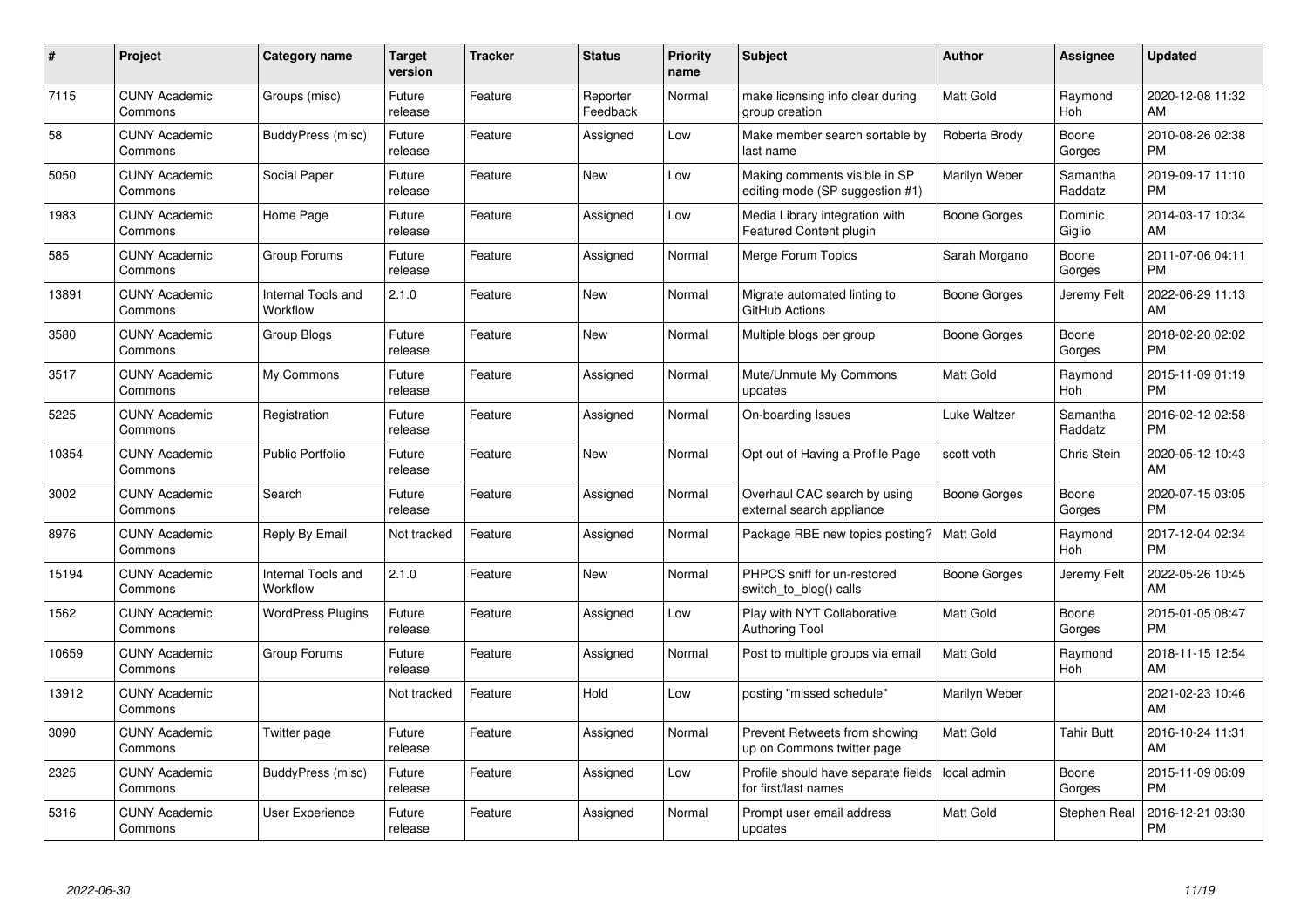| #     | Project                         | <b>Category name</b>           | <b>Target</b><br>version | <b>Tracker</b> | <b>Status</b> | <b>Priority</b><br>name | <b>Subject</b>                                                              | <b>Author</b>           | Assignee            | <b>Updated</b>                |
|-------|---------------------------------|--------------------------------|--------------------------|----------------|---------------|-------------------------|-----------------------------------------------------------------------------|-------------------------|---------------------|-------------------------------|
| 658   | <b>CUNY Academic</b><br>Commons | <b>WordPress Plugins</b>       | Future<br>release        | Feature        | Assigned      | Normal                  | Rebulid Sitewide Tag Suggestion                                             | <b>Matt Gold</b>        | Boone<br>Gorges     | 2015-01-05 08:47<br>PM.       |
| 653   | <b>CUNY Academic</b><br>Commons | Group Blogs                    | Future<br>release        | Feature        | Assigned      | Normal                  | Redesign Integration of Groups<br>and Blogs                                 | Matt Gold               | Samantha<br>Raddatz | 2015-11-09 05:40<br><b>PM</b> |
| 8836  | CUNY Academic<br>Commons        | Blogs (BuddyPress)             | Future<br>release        | Feature        | Assigned      | Normal                  | Redesign site launch process                                                | <b>Matt Gold</b>        | Boone<br>Gorges     | 2019-10-03 02:49<br><b>PM</b> |
| 2881  | <b>CUNY Academic</b><br>Commons | <b>Public Portfolio</b>        | Future<br>release        | Feature        | Assigned      | Normal                  | Redesign the UX for Profiles                                                | Chris Stein             | Chris Stein         | 2016-10-13 12:45<br><b>PM</b> |
| 1888  | <b>CUNY Academic</b><br>Commons | Home Page                      | Future<br>release        | Feature        | Assigned      | Normal                  | Refactor BP MPO Activity Filter to<br>support proper pagination             | Sarah Morgano           | Boone<br>Gorges     | 2014-05-01 07:11<br><b>PM</b> |
| 15883 | <b>CUNY Academic</b><br>Commons |                                | 2.1.0                    | Feature        | New           | Normal                  | Release BPGES update                                                        | Boone Gorges            | Boone<br>Gorges     | 2022-05-26 10:39<br>AM        |
| 10380 | <b>CUNY Academic</b><br>Commons | WordPress (misc)               | Future<br>release        | Feature        | In Progress   | Normal                  | Remove blacklisted plugins                                                  | Boone Gorges            |                     | 2022-04-26 12:00<br><b>PM</b> |
| 1105  | <b>CUNY Academic</b><br>Commons | WordPress (misc)               | Future<br>release        | Feature        | Assigned      | Normal                  | Rephrase Blog Privacy Options                                               | <b>Matt Gold</b>        | Samantha<br>Raddatz | 2015-11-09 06:19<br>PM.       |
| 8902  | <b>CUNY Academic</b><br>Commons | Design                         | Not tracked              | Feature        | Assigned      | Normal                  | Report back on research on<br><b>BuddyPress themes</b>                      | Matt Gold               | Michael Smith       | 2017-11-10 12:31<br><b>PM</b> |
| 9420  | CUNY Academic<br>Commons        | cuny.is                        | Not tracked              | Feature        | New           | Normal                  | Request for http://cuny.is/streams                                          | Raffi<br>Khatchadourian | Marilyn<br>Weber    | 2018-04-02 10:08<br>AM        |
| 3475  | <b>CUNY Academic</b><br>Commons | Events                         | Future<br>release        | Feature        | Assigned      | Normal                  | Request to add plugin to<br>streamline room<br>booking/appointment booking  | Naomi Barrettara        | Boone<br>Gorges     | 2014-12-01 05:14<br>PM        |
| 2610  | <b>CUNY Academic</b><br>Commons | Group Invitations              | Future<br>release        | Feature        | Assigned      | Low                     | Request: Custom invitation<br>message to group invites                      | local admin             | Boone<br>Gorges     | 2015-11-09 06:13<br>PM.       |
| 15604 | <b>CUNY Academic</b><br>Commons | <b>Email Notifications</b>     | Future<br>release        | Feature        | Assigned      | Normal                  | Restructure Commons Group<br>Digest Email Messages                          | <b>Matt Gold</b>        | Boone<br>Gorges     | 2022-05-26 10:45<br>AM        |
| 3759  | <b>CUNY Academic</b><br>Commons | WordPress (misc)               | Future<br>release        | Feature        | Assigned      | Normal                  | Review Interface for Adding Users<br>to Blogs                               | Matt Gold               | Boone<br>Gorges     | 2015-03-24 05:52<br><b>PM</b> |
| 3230  | CUNY Academic<br>Commons        | Internal Tools and<br>Workflow | Not tracked              | Feature        | Assigned      | High                    | Scripts for quicker<br>provisioning/updating of<br>development environments | Boone Gorges            | Boone<br>Gorges     | 2016-01-26 04:54<br><b>PM</b> |
| 5053  | CUNY Academic<br>Commons        | Social Paper                   | Future<br>release        | Feature        | New           | Low                     | Scrollable menu to add readers<br>(SP suggestion #4)                        | Marilyn Weber           | Samantha<br>Raddatz | 2016-04-21 05:21<br>PM        |
| 5052  | <b>CUNY Academic</b><br>Commons | Social Paper                   | Future<br>release        | Feature        | New           | Low                     | Sentence by sentence or line by<br>line comments (SP suggestion #3)         | Marilyn Weber           | Boone<br>Gorges     | 2016-02-11 10:24<br><b>PM</b> |
| 1508  | <b>CUNY Academic</b><br>Commons | WordPress (misc)               | Future<br>release        | Feature        | Assigned      | Normal                  | Share login cookies across<br>mapped domains                                | Boone Gorges            | Boone<br>Gorges     | 2012-07-02 12:12<br><b>PM</b> |
| 1423  | <b>CUNY Academic</b><br>Commons | BuddyPress (misc)              | Future<br>release        | Feature        | Assigned      | Low                     | Show an avatar for pingback<br>comment activity items                       | Boone Gorges            | <b>Tahir Butt</b>   | 2016-10-24 12:03<br>PM        |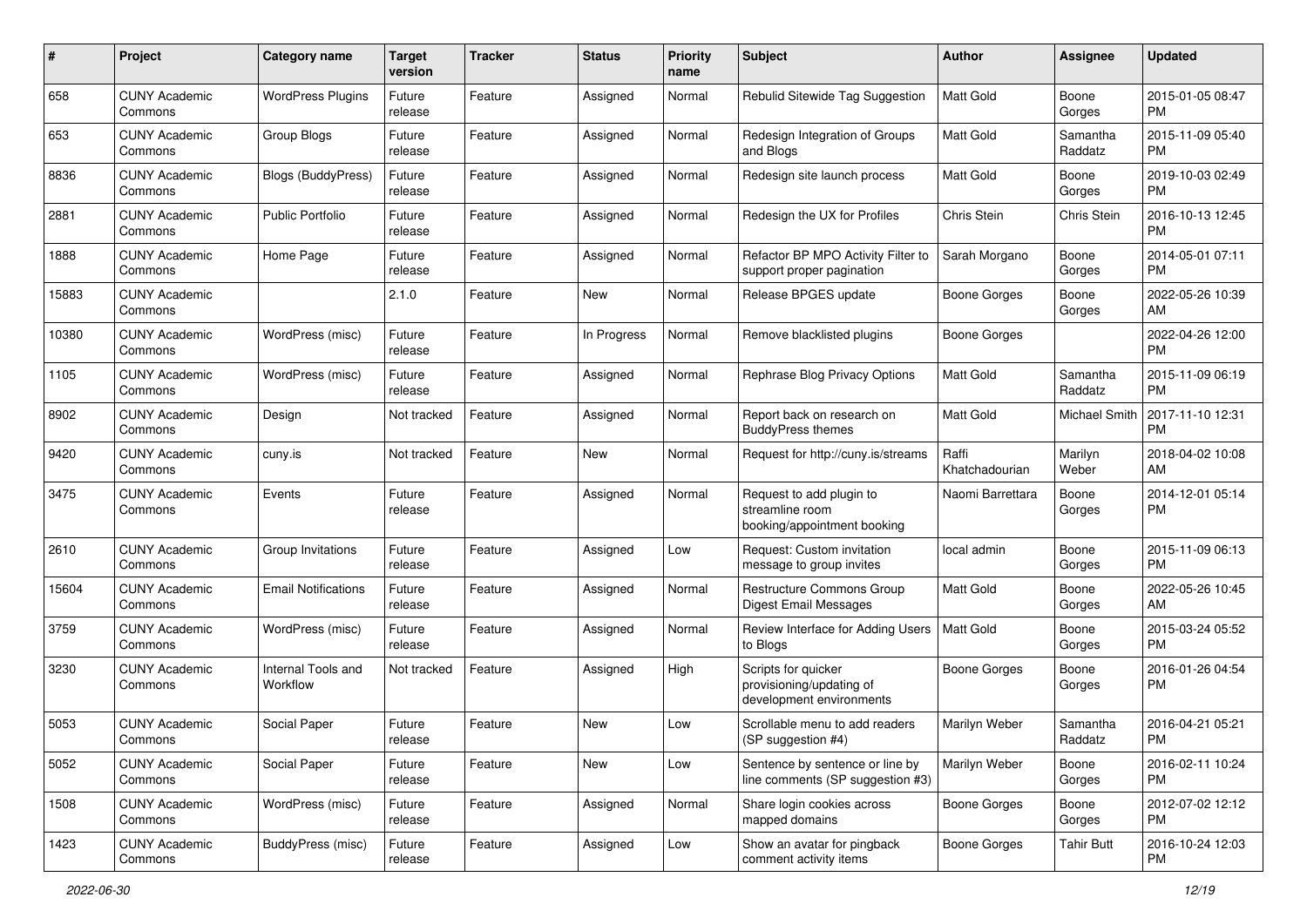| #     | Project                         | <b>Category name</b>     | <b>Target</b><br>version | <b>Tracker</b> | <b>Status</b>        | <b>Priority</b><br>name | <b>Subject</b>                                                               | <b>Author</b>           | Assignee           | <b>Updated</b>                |
|-------|---------------------------------|--------------------------|--------------------------|----------------|----------------------|-------------------------|------------------------------------------------------------------------------|-------------------------|--------------------|-------------------------------|
| 11077 | <b>CUNY Academic</b><br>Commons | Events                   | Not tracked              | Feature        | Reporter<br>Feedback | Normal                  | Show event category description<br>in event list view                        | Raffi<br>Khatchadourian |                    | 2019-02-12 10:38<br><b>PM</b> |
| 5205  | <b>CUNY Academic</b><br>Commons | Social Paper             | Future<br>release        | Feature        | New                  | Normal                  | Social Paper folders                                                         | Marilyn Weber           |                    | 2016-02-11 10:24<br><b>PM</b> |
| 1744  | <b>CUNY Academic</b><br>Commons | <b>BuddyPress Docs</b>   | Future<br>release        | Feature        | Assigned             | Normal                  | Spreadsheet-style Docs                                                       | Boone Gorges            | Boone<br>Gorges    | 2015-11-09 06:13<br><b>PM</b> |
| 9028  | <b>CUNY Academic</b><br>Commons | Onboarding               | Future<br>release        | Feature        | Assigned             | Normal                  | suggest groups to new members<br>during the registration process             | Matt Gold               | Chris Stein        | 2018-10-24 12:34<br><b>PM</b> |
| 9720  | <b>CUNY Academic</b><br>Commons | Authentication           | Future<br>release        | Feature        | New                  | Normal                  | The Commons should be an<br>oAuth provider                                   | Boone Gorges            |                    | 2019-03-01 02:04<br><b>PM</b> |
| 8901  | <b>CUNY Academic</b><br>Commons | Accessibility            | Future<br>release        | Feature        | Assigned             | Normal                  | Theme analysis for accessibility                                             | Matt Gold               | Boone<br>Gorges    | 2022-04-26 11:59<br>AM        |
| 7828  | <b>CUNY Academic</b><br>Commons |                          | Not tracked              | Feature        | Assigned             | Normal                  | Theme Assessment 2017                                                        | Margaret Galvan         | Margaret<br>Galvan | 2017-05-02 10:41<br><b>PM</b> |
| 8211  | <b>CUNY Academic</b><br>Commons | <b>WordPress Themes</b>  | Future<br>release        | Feature        | <b>New</b>           | Normal                  | Theme Suggestions: Material<br>Design-Inspired Themes                        | Margaret Galvan         | Margaret<br>Galvan | 2017-08-07 02:48<br><b>PM</b> |
| 519   | <b>CUNY Academic</b><br>Commons | <b>BuddyPress Docs</b>   | Future<br>release        | Feature        | Assigned             | Low                     | TOC for individual docs - for new<br>BP "wiki-like" plugin                   | scott voth              | Boone<br>Gorges    | 2015-11-09 05:54<br><b>PM</b> |
| 12446 | <b>CUNY Academic</b><br>Commons | Groups (misc)            | Future<br>release        | Feature        | Reporter<br>Feedback | Normal                  | Toggle default site to group forum<br>posting                                | Laurie Hurson           | Laurie Hurson      | 2020-03-10 11:57<br>AM        |
| 1460  | <b>CUNY Academic</b><br>Commons | Analytics                | Future<br>release        | Feature        | Assigned             | Normal                  | <b>Update System Report</b>                                                  | <b>Brian Foote</b>      | Boone<br>Gorges    | 2015-11-09 06:13<br><b>PM</b> |
| 8898  | <b>CUNY Academic</b><br>Commons | Social Paper             | Not tracked              | Feature        | Assigned             | Normal                  | Usage data on docs and social<br>paper                                       | Matt Gold               | Matt Gold          | 2017-11-16 11:32<br>AM        |
| 10368 | <b>CUNY Academic</b><br>Commons |                          | Future<br>release        | Feature        | Assigned             | Normal                  | Use ORCID data to populate<br>academic profile page                          | Stephen Francoeur       | Boone<br>Gorges    | 2018-09-25 01:53<br><b>PM</b> |
| 1192  | <b>CUNY Academic</b><br>Commons | <b>Group Files</b>       | Future<br>release        | Feature        | Assigned             | Low                     | When posting group files, allow<br>users to add a category without<br>saving | <b>Matt Gold</b>        | Raymond<br>Hoh     | 2015-11-09 05:53<br><b>PM</b> |
| 11517 | <b>CUNY Academic</b><br>Commons |                          | Not tracked              | Feature        | Assigned             | Normal                  | wp-accessibility plugin should not<br>strip 'target="_blank"' by default     | Boone Gorges            | Laurie Hurson      | 2019-09-24 09:57<br>AM        |
| 5234  | <b>CUNY Academic</b><br>Commons | Membership               | Future<br>release        | Feature        | Assigned             | Normal                  | Write Unconfirmed patch for WP                                               | <b>Boone Gorges</b>     | Boone<br>Gorges    | 2016-10-24 11:18<br>AM        |
| 12741 | <b>CUNY Academic</b><br>Commons | <b>WordPress Plugins</b> | Not tracked              | Support        | Reporter<br>Feedback | Normal                  | <b>Tableau Public Viz Block</b>                                              | Marilyn Weber           | Raymond<br>Hoh     | 2020-05-12 11:00<br>AM        |
| 12352 | <b>CUNY Academic</b><br>Commons |                          | Not tracked              | Support        | New                  | Normal                  | "posts list" page builder block<br>option                                    | Marilyn Weber           |                    | 2020-02-03 01:29<br><b>PM</b> |
| 14983 | <b>CUNY Academic</b><br>Commons | WordPress (misc)         | Not tracked              | Support        | Reporter<br>Feedback | Normal                  | "Read More" tag not working                                                  | Rebecca Krisel          | Raymond<br>Hoh     | 2021-11-23 01:17<br><b>PM</b> |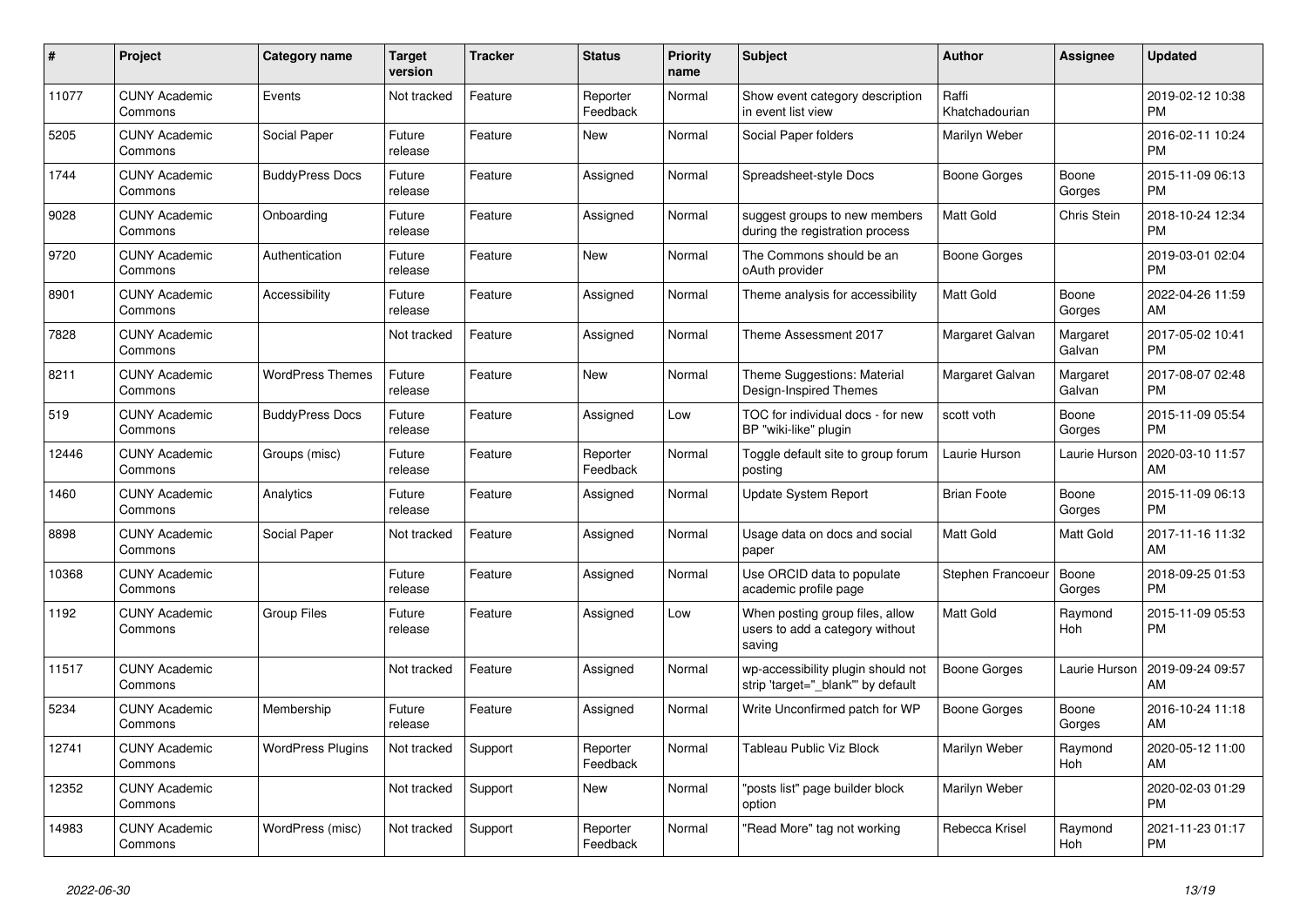| #     | <b>Project</b>                  | <b>Category name</b>     | <b>Target</b><br>version | <b>Tracker</b> | <b>Status</b>        | <b>Priority</b><br>name | <b>Subject</b>                                                                            | <b>Author</b>    | Assignee        | <b>Updated</b>                |
|-------|---------------------------------|--------------------------|--------------------------|----------------|----------------------|-------------------------|-------------------------------------------------------------------------------------------|------------------|-----------------|-------------------------------|
| 9729  | <b>CUNY Academic</b><br>Commons | <b>SEO</b>               | Not tracked              | Support        | New                  | Normal                  | 503 Errors showing on<br>newlaborforum.cuny.edu                                           | Diane Krauthamer | Raymond<br>Hoh  | 2018-05-22 04:48<br><b>PM</b> |
| 11848 | <b>CUNY Academic</b><br>Commons |                          | Not tracked              | Support        | Hold                 | Normal                  | a Dean of Faculty wants to share<br>a large file                                          | Marilyn Weber    |                 | 2019-09-24 08:44<br>AM        |
| 13034 | <b>CUNY Academic</b><br>Commons |                          | Not tracked              | Support        | Reporter<br>Feedback | Normal                  | a site is asking people to join the<br>Commons to get a download                          | Marilyn Weber    |                 | 2020-07-12 07:23<br>AM        |
| 13255 | <b>CUNY Academic</b><br>Commons |                          | Not tracked              | Support        | Reporter<br>Feedback | Normal                  | Accessibility problems                                                                    | Marilyn Weber    |                 | 2020-09-01 05:48<br><b>PM</b> |
| 3492  | <b>CUNY Academic</b><br>Commons | <b>WordPress Themes</b>  | Future<br>release        | Support        | Assigned             | Normal                  | Add CBOX theme to the<br>Commons                                                          | scott voth       | Raymond<br>Hoh  | 2014-10-08 05:55<br><b>PM</b> |
| 15370 | <b>CUNY Academic</b><br>Commons |                          |                          | Support        | Reporter<br>Feedback | Normal                  | All-in-One Event Calendar?                                                                | Marilyn Weber    |                 | 2022-02-17 11:03<br>AM        |
| 15176 | <b>CUNY Academic</b><br>Commons |                          | Not tracked              | Support        | Reporter<br>Feedback | Normal                  | Archiving Q Writing & Old<br>Wordpress Sites on the Commons                               | Laurie Hurson    |                 | 2022-02-08 10:28<br>AM        |
| 9211  | <b>CUNY Academic</b><br>Commons | <b>WordPress Plugins</b> | Future<br>release        | Support        | Reporter<br>Feedback | Normal                  | Auto-Role Setting in Forum Plugin<br>Causing Some Confusion                               | Luke Waltzer     | Boone<br>Gorges | 2018-03-13 11:44<br>AM        |
| 11787 | <b>CUNY Academic</b><br>Commons |                          | Not tracked              | Support        | Reporter<br>Feedback | Normal                  | automated comments notifications<br>on ZenDesk                                            | Marilyn Weber    |                 | 2019-08-26 06:18<br><b>PM</b> |
| 13975 | <b>CUNY Academic</b><br>Commons | Social Paper             | Not tracked              | Support        | Reporter<br>Feedback | Normal                  | can't approve comments on Social<br>Paper paper                                           | Marilyn Weber    |                 | 2021-02-12 09:33<br>AM        |
| 11624 | <b>CUNY Academic</b><br>Commons | WordPress (misc)         | Not tracked              | Support        | New                  | Normal                  | Change pages into posts or swap<br>database for a Commons site?                           | Stephen Klein    | Raymond<br>Hoh  | 2019-07-09 11:04<br>AM        |
| 10657 | <b>CUNY Academic</b><br>Commons |                          | Not tracked              | Support        | Reporter<br>Feedback | Normal                  | child theme problems                                                                      | Marilyn Weber    |                 | 2018-11-08 01:19<br><b>PM</b> |
| 14994 | <b>CUNY Academic</b><br>Commons | cdev.gc.cuny.edu         | Not tracked              | Support        | In Progress          | Normal                  | Clear Cache on CDEV                                                                       | scott voth       | Raymond<br>Hoh  | 2021-12-07 03:51<br><b>PM</b> |
| 11449 | <b>CUNY Academic</b><br>Commons | WordPress - Media        | Not tracked              | Support        | Reporter<br>Feedback | Normal                  | Cloning Media Library for JITP<br>from Staging to Production Site                         | Patrick DeDauw   | Boone<br>Gorges | 2019-05-13 12:00<br><b>PM</b> |
| 10982 | <b>CUNY Academic</b><br>Commons | Domain Mapping           | Not tracked              | Support        | Reporter<br>Feedback | Normal                  | <b>CNAME</b> question                                                                     | scott voth       |                 | 2019-01-22 04:29<br><b>PM</b> |
| 11519 | <b>CUNY Academic</b><br>Commons |                          | Not tracked              | Support        | Assigned             | Normal                  | comment option not appearing                                                              | Marilyn Weber    |                 | 2019-09-24 10:28<br>AM        |
| 11149 | <b>CUNY Academic</b><br>Commons |                          | Not tracked              | Support        | Reporter<br>Feedback | Normal                  | comments getting blocked                                                                  | Marilyn Weber    | Raymond<br>Hoh  | 2019-03-26 11:40<br>AM        |
| 636   | <b>CUNY Academic</b><br>Commons | WordPress (misc)         | Not tracked              | Support        | Assigned             | Normal                  | Create Lynda.com-like Table of<br><b>Contents for Prospective Tutorial</b><br>Screencasts | Matt Gold        | scott voth      | 2016-02-23 03:12<br><b>PM</b> |
| 13946 | <b>CUNY Academic</b><br>Commons | <b>WordPress Plugins</b> | 2.1.0                    | Support        | Assigned             | Normal                  | <b>Custom Embed handler For</b><br>OneDrive files                                         | scott voth       | Raymond<br>Hoh  | 2022-05-26 10:46<br>AM        |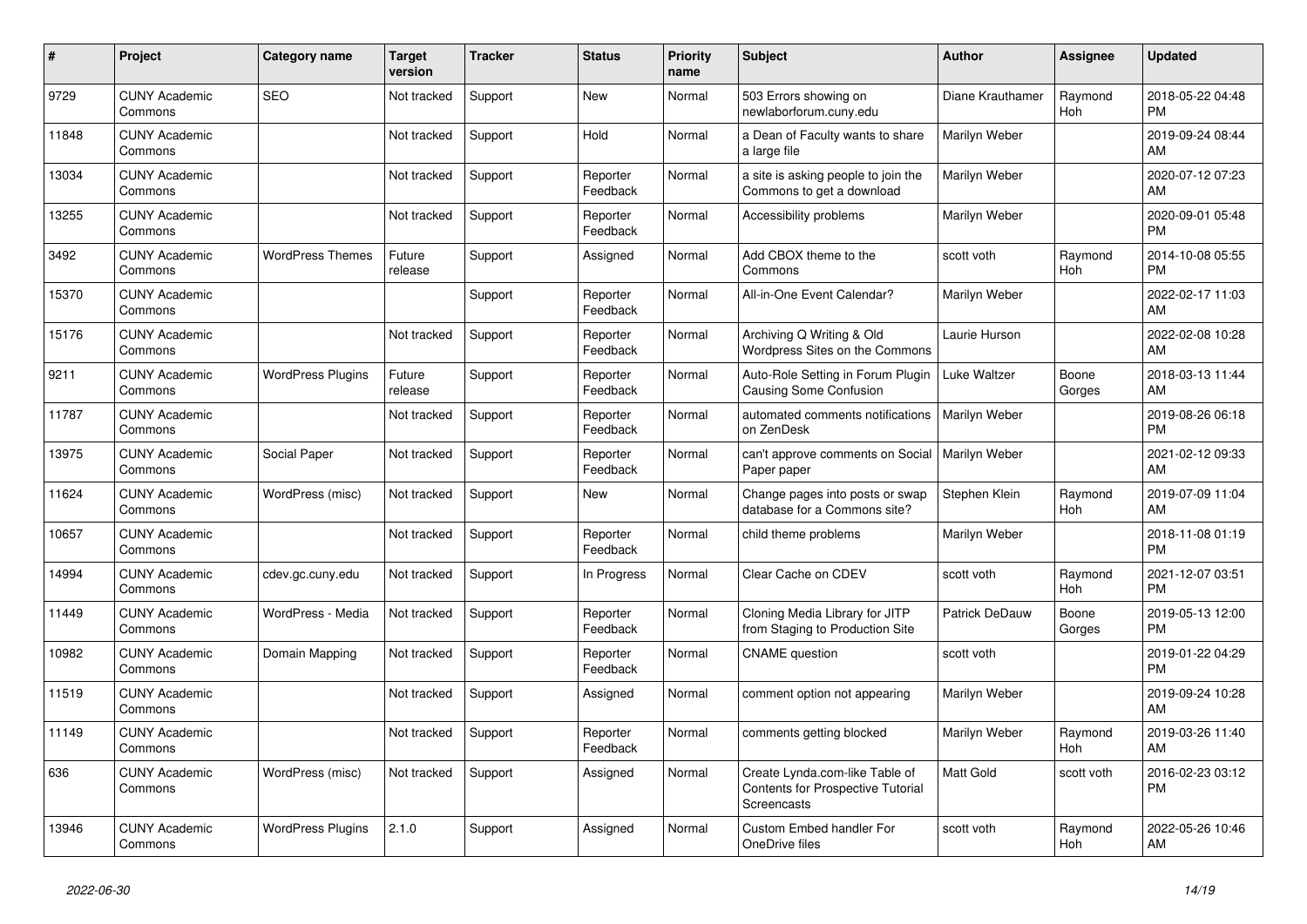| #     | Project                         | <b>Category name</b>     | <b>Target</b><br>version | <b>Tracker</b> | <b>Status</b>        | <b>Priority</b><br>name | <b>Subject</b>                                                    | <b>Author</b>    | <b>Assignee</b>     | <b>Updated</b>                |
|-------|---------------------------------|--------------------------|--------------------------|----------------|----------------------|-------------------------|-------------------------------------------------------------------|------------------|---------------------|-------------------------------|
| 11509 | <b>CUNY Academic</b><br>Commons |                          | Not tracked              | Support        | Reporter<br>Feedback | Normal                  | deleted Page causing a Menu<br>problem?                           | Marilyn Weber    |                     | 2019-06-04 09:54<br>AM        |
| 15260 | <b>CUNY Academic</b><br>Commons |                          |                          | Support        | Reporter<br>Feedback | Normal                  | Diacritical markings   European<br><b>Stages</b>                  | Marilyn Weber    |                     | 2022-02-04 08:16<br>AM        |
| 11386 | <b>CUNY Academic</b><br>Commons | WordPress - Media        | Not tracked              | Support        | Reporter<br>Feedback | Normal                  | disappearing images                                               | scott voth       | Boone<br>Gorges     | 2019-05-14 10:32<br>AM        |
| 9207  | <b>CUNY Academic</b><br>Commons |                          | Future<br>release        | Support        | Reporter<br>Feedback | Normal                  | display dashboards made in<br>Tableau?                            | Marilyn Weber    | Boone<br>Gorges     | 2018-04-10 10:42<br>AM        |
| 11493 | <b>CUNY Academic</b><br>Commons | Domain Mapping           | Not tracked              | Support        | Reporter<br>Feedback | Normal                  | Domain Mapping Request - Talia<br>Schaffer                        | scott voth       | Matt Gold           | 2019-08-06 08:39<br>AM        |
| 12382 | <b>CUNY Academic</b><br>Commons | Membership               | Not tracked              | Support        | <b>New</b>           | Normal                  | Email request change                                              | Marilyn Weber    | Marilyn<br>Weber    | 2020-02-06 12:56<br><b>PM</b> |
| 15655 | <b>CUNY Academic</b><br>Commons |                          | 2.0.3                    | Support        | Reporter<br>Feedback | Normal                  | Event Aggregator plugin?                                          | Marilyn Weber    |                     | 2022-06-29 11:32<br>AM        |
| 15565 | <b>CUNY Academic</b><br>Commons |                          |                          | Support        | <b>New</b>           | Normal                  | Events - send updates to an email<br>listserv                     | Marilyn Weber    |                     | 2022-03-10 01:06<br><b>PM</b> |
| 14398 | <b>CUNY Academic</b><br>Commons |                          | Not tracked              | Support        | Reporter<br>Feedback | Normal                  | Events plug-in notification problem   Marilyn Weber               |                  |                     | 2021-05-11 11:21<br>AM        |
| 10839 | <b>CUNY Academic</b><br>Commons | About page               | Not tracked              | Support        | New                  | Normal                  | <b>Mission Statement Needs</b><br>Revision                        | scott voth       | Matt Gold           | 2018-12-26 10:58<br>AM        |
| 11883 | <b>CUNY Academic</b><br>Commons | Help/Codex               | Not tracked              | Support        | New                  | Normal                  | Need Embedding Help Page<br>Update (Tableau)                      | Anthony Wheeler  | scott voth          | 2019-09-24 08:49<br>AM        |
| 15169 | <b>CUNY Academic</b><br>Commons |                          | 2.0.3                    | Support        | Reporter<br>Feedback | Normal                  | new Prelude website zipfiles for<br>custom theme and other files. | Marilyn Weber    |                     | 2022-06-29 11:32<br>AM        |
| 15045 | <b>CUNY Academic</b><br>Commons |                          |                          | Support        | New                  | Normal                  | no result for KCeL in the search<br>box on the commons            | Marilyn Weber    |                     | 2021-12-10 11:29<br>AM        |
| 12004 | <b>CUNY Academic</b><br>Commons |                          | Not tracked              | Support        | Reporter<br>Feedback | Normal                  | Notifications for spam blog<br>comments                           | Gina Cherry      | Raymond<br>Hoh      | 2019-11-01 12:05<br><b>PM</b> |
| 14074 | <b>CUNY Academic</b><br>Commons | WordPress (misc)         | Not tracked              | Support        | Reporter<br>Feedback | Normal                  | page password protection problem                                  | Marilyn Weber    |                     | 2021-03-02 11:03<br>AM        |
| 8607  | <b>CUNY Academic</b><br>Commons |                          | Not tracked              | Support        | New                  | Normal                  | Paypal?                                                           | Marilyn Weber    | Matt Gold           | 2018-05-15 01:37<br><b>PM</b> |
| 11788 | <b>CUNY Academic</b><br>Commons | <b>WordPress Plugins</b> | Future<br>release        | Support        | Reporter<br>Feedback | Normal                  | Plugin Request - Browse Aloud                                     | scott voth       |                     | 2019-09-24 08:42<br>AM        |
| 11771 | <b>CUNY Academic</b><br>Commons |                          | Not tracked              | Support        | Reporter<br>Feedback | Normal                  | post displays in sections                                         | Marilyn Weber    |                     | 2019-08-20 10:34<br>AM        |
| 4986  | <b>CUNY Academic</b><br>Commons | ZenDesk                  | Not tracked              | Support        | Assigned             | Normal                  | Prepare documentation for<br>Zendesk re web widget                | <b>Matt Gold</b> | Samantha<br>Raddatz | 2016-02-25 03:09<br><b>PM</b> |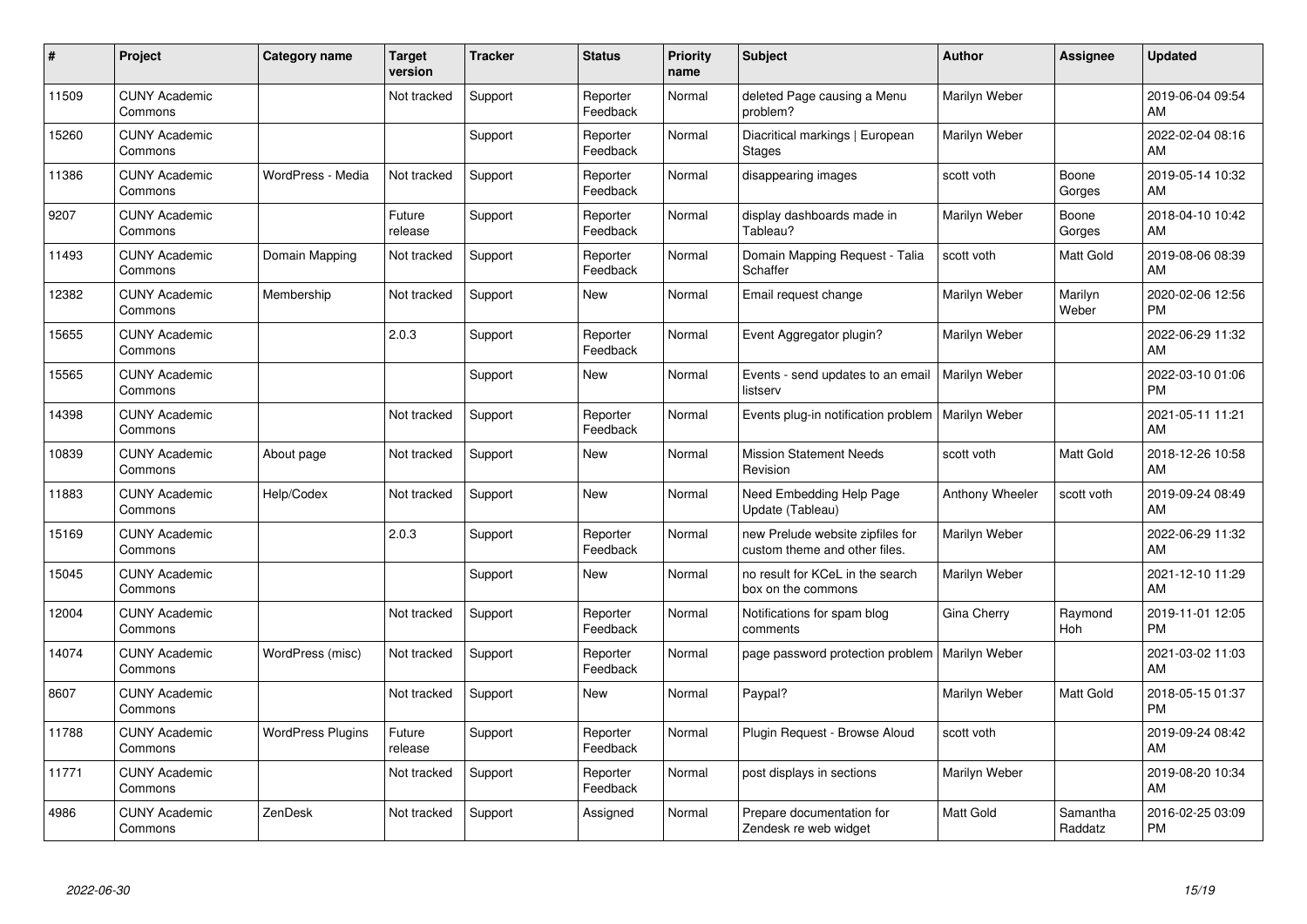| #     | Project                         | <b>Category name</b>      | <b>Target</b><br>version | <b>Tracker</b> | <b>Status</b>        | Priority<br>name | <b>Subject</b>                                              | <b>Author</b>    | <b>Assignee</b>  | <b>Updated</b>                |
|-------|---------------------------------|---------------------------|--------------------------|----------------|----------------------|------------------|-------------------------------------------------------------|------------------|------------------|-------------------------------|
| 14900 | <b>CUNY Academic</b><br>Commons |                           | Not tracked              | Support        | Reporter<br>Feedback | Normal           | previous theme?                                             | Marilyn Weber    |                  | 2021-10-25 10:31<br>AM        |
| 13286 | <b>CUNY Academic</b><br>Commons |                           | Not tracked              | Support        | <b>New</b>           | Normal           | problem connecting with<br>WordPress app                    | Marilyn Weber    | Raymond<br>Hoh   | 2020-09-08 11:16<br>AM        |
| 15685 | <b>CUNY Academic</b><br>Commons |                           |                          | Support        | <b>New</b>           | High             | problem with chrome?                                        | Marilyn Weber    |                  | 2022-04-25 03:40<br><b>PM</b> |
| 14842 | <b>CUNY Academic</b><br>Commons |                           | Not tracked              | Support        | Reporter<br>Feedback | Normal           | Question about widgets and block<br>editor                  | Gina Cherry      |                  | 2021-10-06 03:01<br><b>PM</b> |
| 16110 | <b>CUNY Academic</b><br>Commons |                           |                          | Support        | Reporter<br>Feedback | Normal           | remove Creative Commons<br>license from pages?              | Marilyn Weber    | Raymond<br>Hoh   | 2022-05-17 06:11<br><b>PM</b> |
| 5826  | <b>CUNY Academic</b><br>Commons | <b>WordPress Plugins</b>  | Future<br>release        | Support        | Reporter<br>Feedback | Normal           | <b>Remove Subscription Options</b><br>plugin from directory | Sarah Morgano    | Sarah<br>Morgano | 2016-10-21 04:14<br><b>PM</b> |
| 11496 | <b>CUNY Academic</b><br>Commons | <b>Public Portfolio</b>   | 1.15.2                   | Support        | <b>New</b>           | Normal           | Replace Twitter Icon on Member<br>Portfolio page            | scott voth       | Boone<br>Gorges  | 2019-06-06 01:03<br><b>PM</b> |
| 4070  | <b>CUNY Academic</b><br>Commons | Analytics                 | Not tracked              | Support        | Assigned             | Normal           | Request for JITP site analytics                             | <b>Matt Gold</b> | Seth Persons     | 2016-02-23 03:09<br><b>PM</b> |
| 16099 | <b>CUNY Academic</b><br>Commons |                           |                          | Support        | Reporter<br>Feedback | Normal           | request for Newsletter Glue                                 | Marilyn Weber    |                  | 2022-05-13 12:14<br><b>PM</b> |
| 12247 | <b>CUNY Academic</b><br>Commons | Publicity                 | Not tracked              | Support        | <b>New</b>           | Normal           | Screenshot of First Commons<br>Homepage                     | scott voth       | scott voth       | 2020-01-14 12:08<br><b>PM</b> |
| 12484 | <b>CUNY Academic</b><br>Commons |                           | Not tracked              | Support        | Reporter<br>Feedback | Normal           | Sign up Code for COIL Course<br>starting in March           | Laurie Hurson    | Matt Gold        | 2020-03-02 02:26<br><b>PM</b> |
| 12328 | <b>CUNY Academic</b><br>Commons |                           | Not tracked              | Support        | <b>New</b>           | Normal           | Sign up Code for Non-CUNY<br>Faculty                        | Laurie Hurson    |                  | 2020-01-28 10:25<br>AM        |
| 15767 | <b>CUNY Academic</b><br>Commons | WordPress (misc)          |                          | Support        | New                  | Normal           | Site loading slowly                                         | scott voth       | Boone<br>Gorges  | 2022-04-04 08:56<br><b>PM</b> |
| 15816 | <b>CUNY Academic</b><br>Commons |                           | Not tracked              | Support        | <b>New</b>           | Normal           | slow loading at SPS                                         | Marilyn Weber    |                  | 2022-04-05 01:26<br><b>PM</b> |
| 2175  | <b>CUNY Academic</b><br>Commons | WordPress (misc)          | Not tracked              | Support        | Assigned             | Normal           | Subscibe 2 vs. Jetpack<br>subscription options              | local admin      | Matt Gold        | 2016-01-26 04:58<br><b>PM</b> |
| 14911 | <b>CUNY Academic</b><br>Commons | <b>WordPress Themes</b>   | Not tracked              | Support        | New                  | Normal           | Twentytwentyone theme                                       | Marilyn Weber    |                  | 2021-10-28 10:37<br>AM        |
| 11545 | <b>CUNY Academic</b><br>Commons | <b>WordPress Plugins</b>  | Not tracked              | Support        | <b>New</b>           | Normal           | Twitter searches in WordPress                               | Gina Cherry      | Matt Gold        | 2019-09-23 01:03<br><b>PM</b> |
| 12350 | <b>CUNY Academic</b><br>Commons | <b>Blogs (BuddyPress)</b> | Not tracked              | Support        | Reporter<br>Feedback | Normal           | URL creation problem                                        | Marilyn Weber    |                  | 2020-02-03 11:27<br>AM        |
| 14784 | <b>CUNY Academic</b><br>Commons |                           |                          | Support        | Reporter<br>Feedback | Normal           | User report of logo problem when<br>using Customizer theme  | Marilyn Weber    |                  | 2021-09-17 10:25<br>AM        |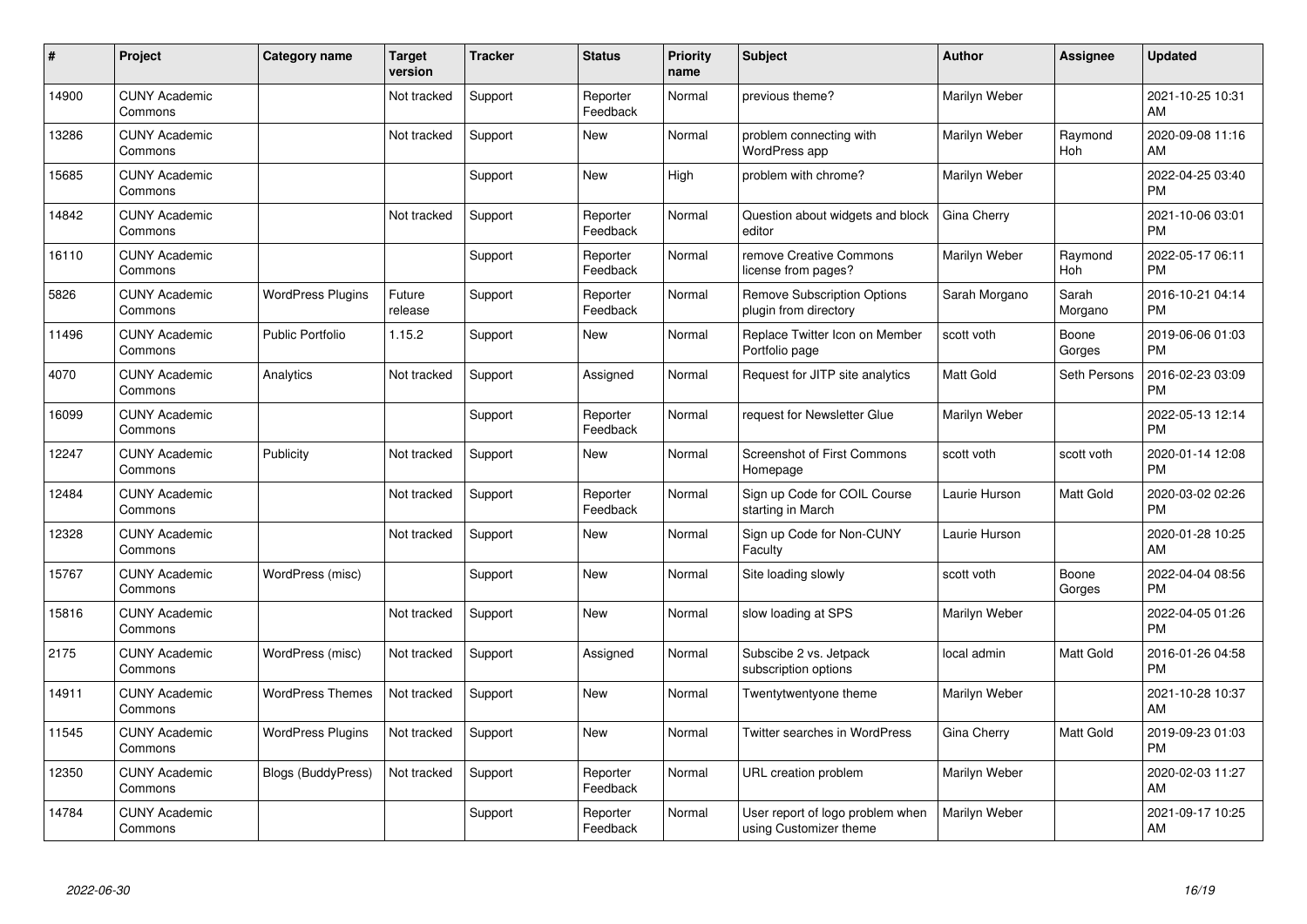| #     | <b>Project</b>                  | Category name  | Target<br>version | <b>Tracker</b> | <b>Status</b>        | <b>Priority</b><br>name | <b>Subject</b>                                                                       | <b>Author</b>    | Assignee           | <b>Updated</b>                |
|-------|---------------------------------|----------------|-------------------|----------------|----------------------|-------------------------|--------------------------------------------------------------------------------------|------------------|--------------------|-------------------------------|
| 10273 | <b>CUNY Academic</b><br>Commons | Registration   | Not tracked       | Support        | Reporter<br>Feedback | Normal                  | users combining CF and campus<br>address                                             | Marilyn Weber    |                    | 2019-09-18 10:58<br>AM        |
| 14538 | <b>CUNY Academic</b><br>Commons |                | Not tracked       | Support        | Reporter<br>Feedback | Normal                  | <b>Weebly To Commons</b>                                                             | Laurie Hurson    |                    | 2021-09-14 10:47<br>AM        |
| 9941  | <b>CUNY Academic</b><br>Commons | Wiki           | Not tracked       | Support        | Assigned             | Normal                  | Wiki functionality                                                                   | Matt Gold        | Boone<br>Gorges    | 2018-06-26 10:57<br>AM        |
| 8666  | <b>CUNY Academic</b><br>Commons | Teaching       | Not tracked       | Documentation  | Assigned             | Normal                  | Create Teaching on the Commons<br>Resource Page                                      | Matt Gold        | Laurie Hurson      | 2019-09-23 03:16<br><b>PM</b> |
| 3565  | <b>CUNY Academic</b><br>Commons | My Commons     | Not tracked       | Documentation  | New                  | Normal                  | Load Newest inconsistencies                                                          | Chris Stein      | scott voth         | 2015-11-09 01:16<br><b>PM</b> |
| 3524  | <b>CUNY Academic</b><br>Commons | Documentation  | Not tracked       | Documentation  | Assigned             | Normal                  | Post describing all you can do<br>when starting up a new blog/group                  | Matt Gold        | scott voth         | 2014-10-04 12:56<br><b>PM</b> |
| 2666  | <b>CUNY Academic</b><br>Commons | About page     | Not tracked       | Documentation  | Assigned             | Normal                  | <b>Update About Text</b>                                                             | Chris Stein      | Luke Waltzer       | 2016-03-04 11:19<br>AM        |
| 12392 | <b>CUNY Academic</b><br>Commons | Help/Codex     | Not tracked       | Documentation  | New                  | Normal                  | <b>Updates to Common Commons</b><br>Questions on Help Page                           | scott voth       | Margaret<br>Galvan | 2020-02-11 10:53<br>AM        |
| 9015  | <b>CUNY Academic</b><br>Commons | Groups (misc)  | Not tracked       | Outreach       | Assigned             | Normal                  | Email group admins the email<br>addresses of their groups                            | Matt Gold        | Matt Gold          | 2018-01-02 09:54<br>AM        |
| 3369  | <b>CUNY Academic</b><br>Commons | Reply By Email | Not tracked       | Outreach       | Hold                 | Normal                  | Release reply by email to WP<br>plugin directory                                     | Matt Gold        | Raymond<br>Hoh     | 2016-03-01 12:46<br><b>PM</b> |
| 14504 | <b>CUNY Academic</b><br>Commons |                | Not tracked       | Publicity      | Reporter<br>Feedback | Normal                  | Adding showcases to home page<br>menu                                                | Laurie Hurson    | Boone<br>Gorges    | 2022-01-19 03:26<br>PM.       |
| 11393 | <b>CUNY Academic</b><br>Commons |                | Not tracked       | Publicity      | New                  | Normal                  | After 1.15 release, ceate a hero<br>slide and post about adding a site<br>to a group | scott voth       | Patrick<br>Sweeney | 2019-05-14 10:32<br>AM        |
| 3509  | <b>CUNY Academic</b><br>Commons | Publicity      | 1.7               | Publicity      | <b>New</b>           | Normal                  | Create 1.7 digital signage imagery                                                   | Micki Kaufman    | Marilyn<br>Weber   | 2014-10-01 12:40<br><b>PM</b> |
| 6665  | <b>CUNY Academic</b><br>Commons |                | Not tracked       | Publicity      | New                  | Normal                  | Dead Link in 1.10 announcement<br>post                                               | Paige Dupont     | Stephen Real       | 2016-12-01 03:11<br><b>PM</b> |
| 6014  | <b>CUNY Academic</b><br>Commons | Publicity      | Future<br>release | Publicity      | Reporter<br>Feedback | Normal                  | Google search listing                                                                | <b>Matt Gold</b> | Boone<br>Gorges    | 2016-09-21 03:48<br><b>PM</b> |
| 14475 | <b>CUNY Academic</b><br>Commons |                | Not tracked       | Publicity      | New                  | Normal                  | <b>OER Showcase Page</b>                                                             | Laurie Hurson    | Laurie Hurson      | 2021-09-14 10:46<br><b>AM</b> |
| 2612  | <b>CUNY Academic</b><br>Commons |                | Not tracked       | Publicity      | Assigned             | Normal                  | Pinterest site for the Commons                                                       | local admin      | Sarah<br>Morgano   | 2016-03-04 11:19<br><b>AM</b> |
| 3510  | <b>CUNY Academic</b><br>Commons | Publicity      | 1.7               | Publicity      | Assigned             | Normal                  | Post on the News Blog re: 'My<br>Commons'                                            | Micki Kaufman    | Sarah<br>Morgano   | 2014-10-15 11:18<br>AM        |
| 3506  | <b>CUNY Academic</b><br>Commons | Publicity      | 1.7               | Publicity      | <b>New</b>           | Normal                  | Prepare 1.7 email messaging                                                          | Micki Kaufman    | Micki<br>Kaufman   | 2014-10-01 12:36<br>PM        |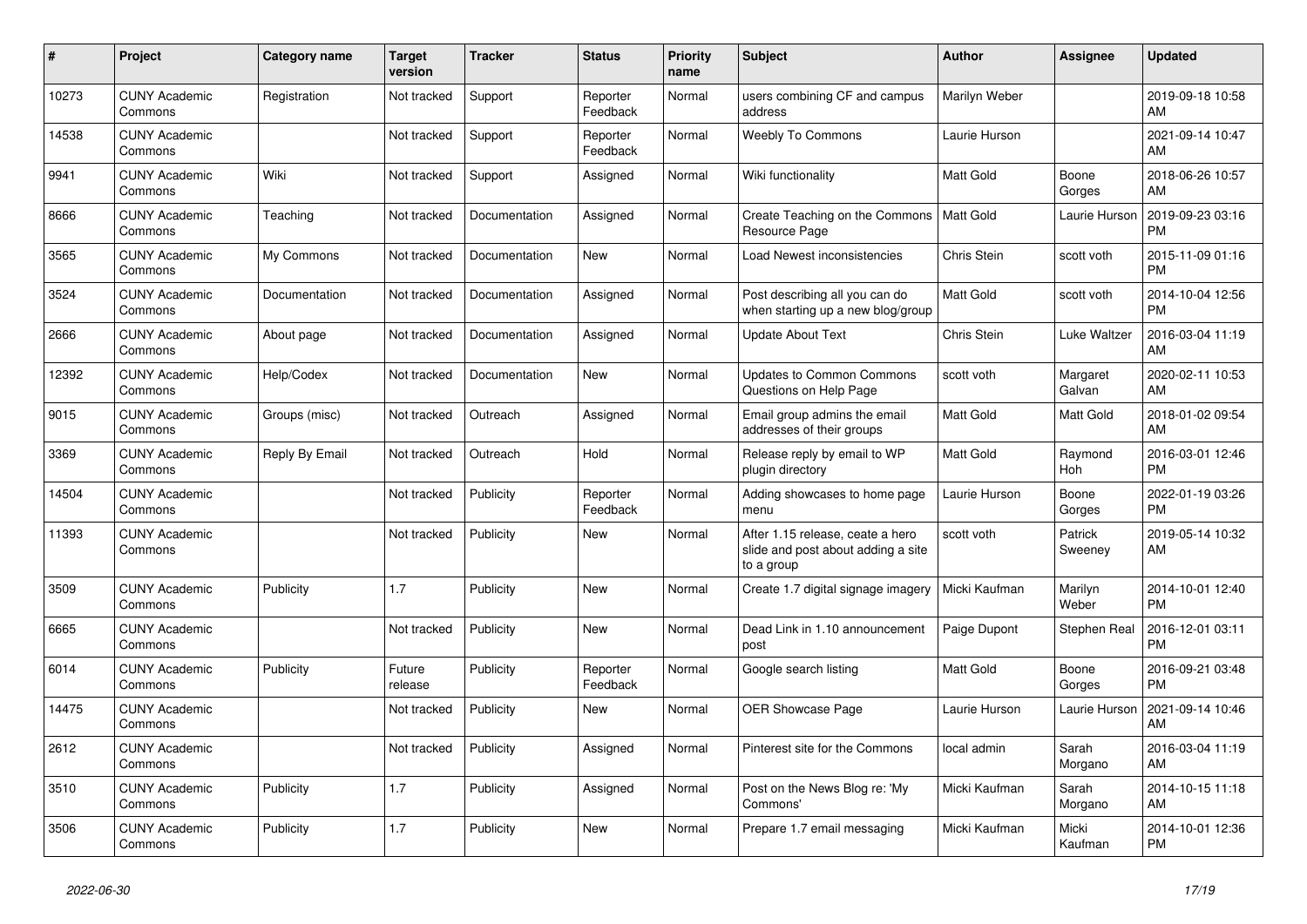| $\#$  | Project                         | <b>Category name</b>    | <b>Target</b><br>version | <b>Tracker</b> | <b>Status</b> | Priority<br>name | <b>Subject</b>                                                     | <b>Author</b>           | <b>Assignee</b>     | <b>Updated</b>                |
|-------|---------------------------------|-------------------------|--------------------------|----------------|---------------|------------------|--------------------------------------------------------------------|-------------------------|---------------------|-------------------------------|
| 3511  | <b>CUNY Academic</b><br>Commons | Publicity               | 1.7                      | Publicity      | Assigned      | Normal           | Social media for 1.7                                               | Micki Kaufman           | Sarah<br>Morgano    | 2014-10-14 03:32<br><b>PM</b> |
| 5298  | <b>CUNY Academic</b><br>Commons |                         | Not tracked              | Publicity      | <b>New</b>    | Normal           | Survey Pop-Up Text                                                 | Samantha Raddatz        | Samantha<br>Raddatz | 2016-03-22 12:27<br><b>PM</b> |
| 5182  | <b>CUNY Academic</b><br>Commons | Social Paper            | Future<br>release        | Design/UX      | <b>New</b>    | Normal           | "Publishing" a private paper on<br>social paper?                   | Raffi<br>Khatchadourian | Boone<br>Gorges     | 2016-10-13 04:12<br><b>PM</b> |
| 4221  | <b>CUNY Academic</b><br>Commons | Group Forums            | Future<br>release        | Design/UX      | Assigned      | Normal           | Add 'Number of Posts' display<br>option to Forum page              | Samantha Raddatz        | Samantha<br>Raddatz | 2015-06-26 02:21<br><b>PM</b> |
| 4222  | <b>CUNY Academic</b><br>Commons | User Experience         | Future<br>release        | Design/UX      | <b>New</b>    | Normal           | Add information to 'Delete<br>Account' page                        | Samantha Raddatz        | scott voth          | 2015-06-26 11:35<br>AM        |
| 4225  | <b>CUNY Academic</b><br>Commons | DiRT Integration        | Future<br>release        | Design/UX      | <b>New</b>    | Normal           | Add information to DIRT page (in<br>Create a Group)                | Samantha Raddatz        | <b>Matt Gold</b>    | 2015-06-26 03:14<br><b>PM</b> |
| 4226  | <b>CUNY Academic</b><br>Commons | <b>BuddyPress Docs</b>  | Future<br>release        | Design/UX      | <b>New</b>    | Normal           | Add option to connect a Doc with<br>a Group                        | Samantha Raddatz        | Samantha<br>Raddatz | 2015-09-09 04:08<br><b>PM</b> |
| 7624  | <b>CUNY Academic</b><br>Commons | BuddyPress (misc)       | Future<br>release        | Design/UX      | <b>New</b>    | Normal           | <b>BP Notifications</b>                                            | Luke Waltzer            | Paige Dupont        | 2017-02-08 10:43<br><b>PM</b> |
| 4404  | <b>CUNY Academic</b><br>Commons | <b>Public Portfolio</b> | Future<br>release        | Design/UX      | Assigned      | Normal           | Change color of permissions info<br>on portfolio editing interface | <b>Matt Gold</b>        | Samantha<br>Raddatz | 2015-08-11 05:28<br><b>PM</b> |
| 6392  | <b>CUNY Academic</b><br>Commons | Group Forums            | Future<br>release        | Design/UX      | Assigned      | Low              | <b>Composition/Preview Panes in</b><br>Forum Posts                 | Luke Waltzer            | Paige Dupont        | 2016-10-21 04:26<br><b>PM</b> |
| 10439 | <b>CUNY Academic</b><br>Commons | Design                  | 2.1.0                    | Design/UX      | New           | Normal           | Create Style Guide for Commons                                     | Sonja Leix              | Sara Cannon         | 2022-06-28 01:43<br><b>PM</b> |
| 5183  | <b>CUNY Academic</b><br>Commons | Social Paper            | Future<br>release        | Design/UX      | New           | Normal           | Creating a new paper when<br>viewing an existing paper             | Raffi<br>Khatchadourian | Samantha<br>Raddatz | 2016-02-02 12:09<br><b>PM</b> |
| 4253  | <b>CUNY Academic</b><br>Commons | <b>Public Portfolio</b> | Future<br>release        | Design/UX      | New           | Normal           | Encourage users to add portfolio<br>content                        | Samantha Raddatz        | Samantha<br>Raddatz | 2015-07-07 11:32<br>AM        |
| 4592  | <b>CUNY Academic</b><br>Commons | Events                  | Future<br>release        | Design/UX      | New           | Normal           | Event Creation - Venue Dropdown<br>Slow                            | Samantha Raddatz        | Boone<br>Gorges     | 2015-09-14 04:56<br><b>PM</b> |
| 6298  | <b>CUNY Academic</b><br>Commons | User Experience         | Not tracked              | Design/UX      | Assigned      | Normal           | Examine data from survey                                           | Matt Gold               | Margaret<br>Galvan  | 2016-10-14 12:16<br><b>PM</b> |
| 4235  | <b>CUNY Academic</b><br>Commons |                         | Not tracked              | Design/UX      | Assigned      | Normal           | Explore user experience around<br>comments on forum topics vs docs | <b>Matt Gold</b>        | Samantha<br>Raddatz | 2015-07-21 10:23<br>AM        |
| 3059  | <b>CUNY Academic</b><br>Commons | Group Forums            | Future<br>release        | Design/UX      | New           | Normal           | Forum Post Permissable Content<br><b>Explanatory Text</b>          | Chris Stein             | <b>Chris Stein</b>  | 2015-04-02 11:27<br>AM        |
| 15210 | <b>CUNY Academic</b><br>Commons | Analytics               | Not tracked              | Design/UX      | New           | Normal           | Google Analytics improvements                                      | Colin McDonald          | Boone<br>Gorges     | 2022-05-24 10:47<br>AM        |
| 4903  | <b>CUNY Academic</b><br>Commons | Events                  | Future<br>release        | Design/UX      | Assigned      | Normal           | Improving visual appearance of<br>event calendars                  | <b>Matt Gold</b>        | Boone<br>Gorges     | 2016-10-13 11:51<br>AM        |